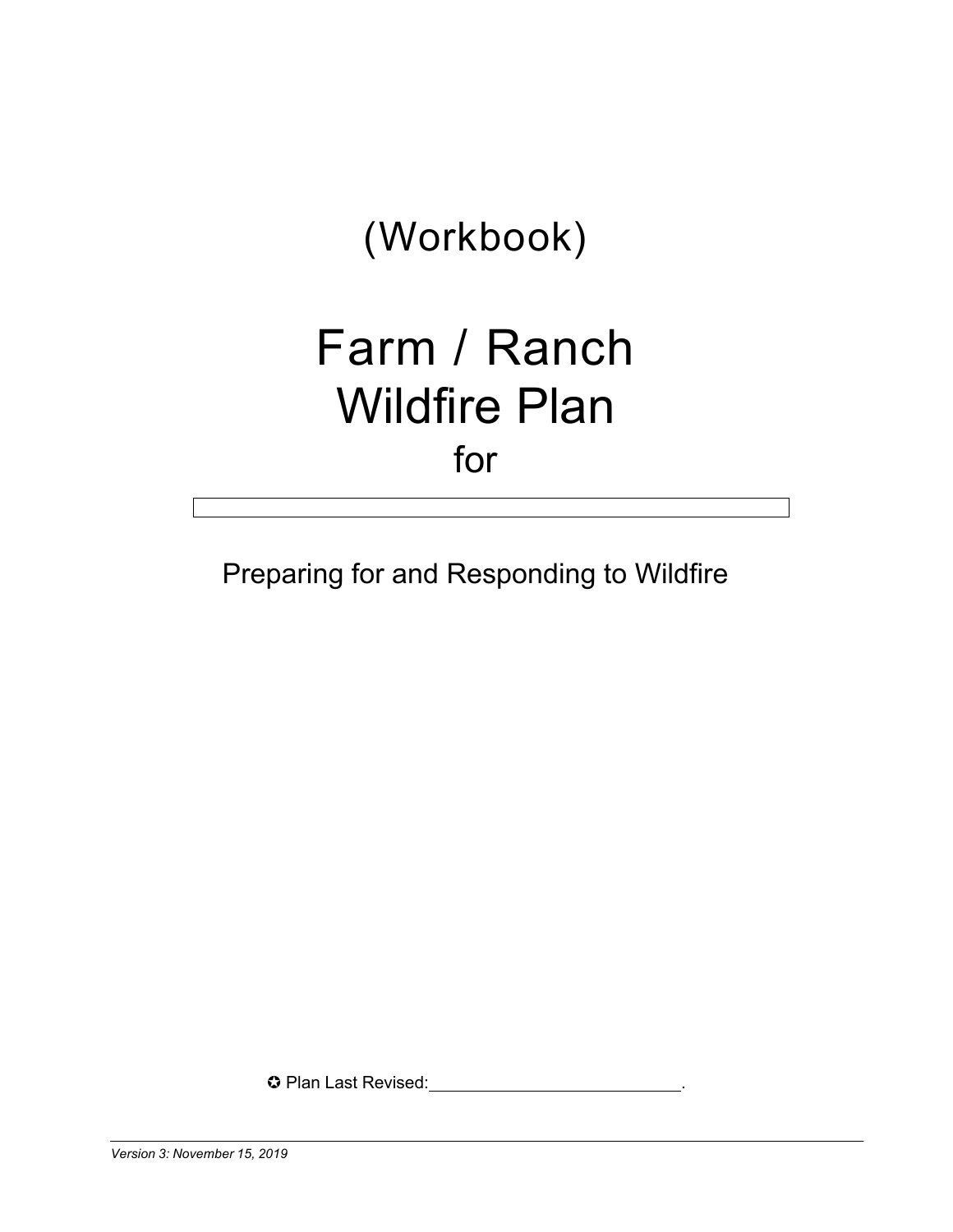## Contents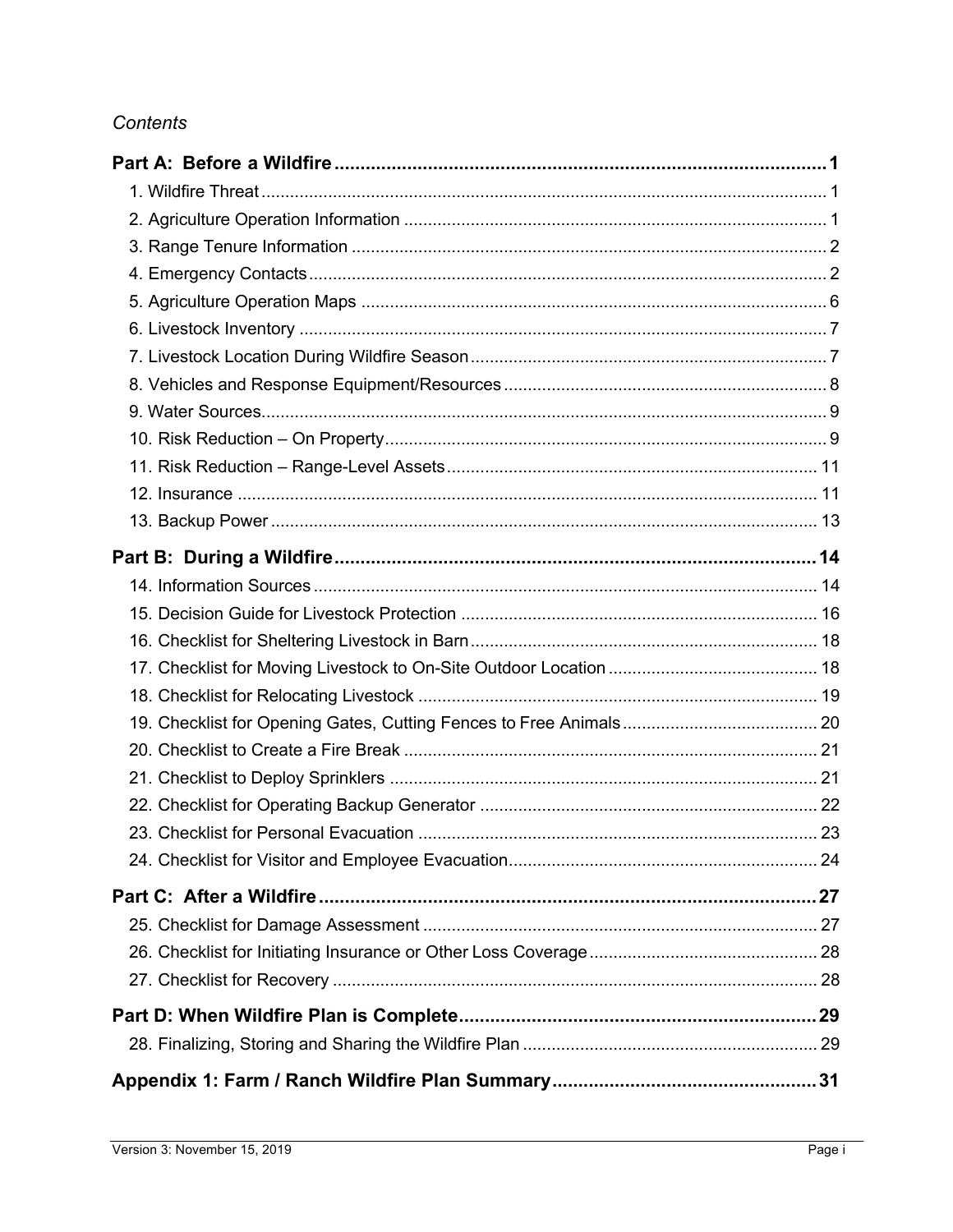## *Part A: Before a Wildfire*

## **1. Wildfire Threat**

1. Learn about the local wildfire threat (Provincial Strategic Threat Analysis and other publicly available mapping; and BC Wildfire Service information)

2. Is your property located in the wildland urban interface?

3. Is there a history of wildfires in the area and do you know what conditions tend to be predictors? (e.g., moisture and wind conditions)

4. Learn about general wildfire preparedness and how to determine the current fire danger rating in your area. Learn more at Prepared BC: https://www2.gov.bc.ca/ gov/content/safety/emergency-preparedness-response-recovery/preparedbc



5. Go to FireSmart BC to learn how to make your home/property more resilient towards the threat of wildfire. Learn more at: https://firesmartcanada.ca

## **2. Agriculture Operation Information**

Key information from your completed *Wildfire Plan* (indicated by an  $\circled{u}$ ) may be summarized in a separate *Wildfire Plan Summary* (see Appendix 1). This *Wildfire Plan Summary* may be used to initiate dialogue with key agencies (e.g. regional district, fire departments, BC Wildfire Service) in advance of the wildfire season and may assist to support identification and protection of your operation. The *Wildfire Plan Summary* may also be adapted for your use.

Key information about the Agriculture Operation includes the following:

| <b>3</b> Agriculture Operation name                                       |                 |                        |  |  |  |  |  |  |  |  |  |
|---------------------------------------------------------------------------|-----------------|------------------------|--|--|--|--|--|--|--|--|--|
| Land classification on Property Assessment Notice:                        |                 | Farmer ID card number: |  |  |  |  |  |  |  |  |  |
| O Parcel Identifier Number<br>$(PID)$ :                                   | C Folio Number: | O Premises ID number:  |  |  |  |  |  |  |  |  |  |
| O Agriculture Operation physical address:                                 |                 |                        |  |  |  |  |  |  |  |  |  |
| Directions (nearest crossroad):<br>O Owner name(s):                       |                 |                        |  |  |  |  |  |  |  |  |  |
| Owner mailing address (if different than above):                          |                 |                        |  |  |  |  |  |  |  |  |  |
| O Landline tel. number:<br>Mobile tel. number:<br><b>C</b> Email address: |                 |                        |  |  |  |  |  |  |  |  |  |
| $\odot$ Lessee name(s):                                                   |                 |                        |  |  |  |  |  |  |  |  |  |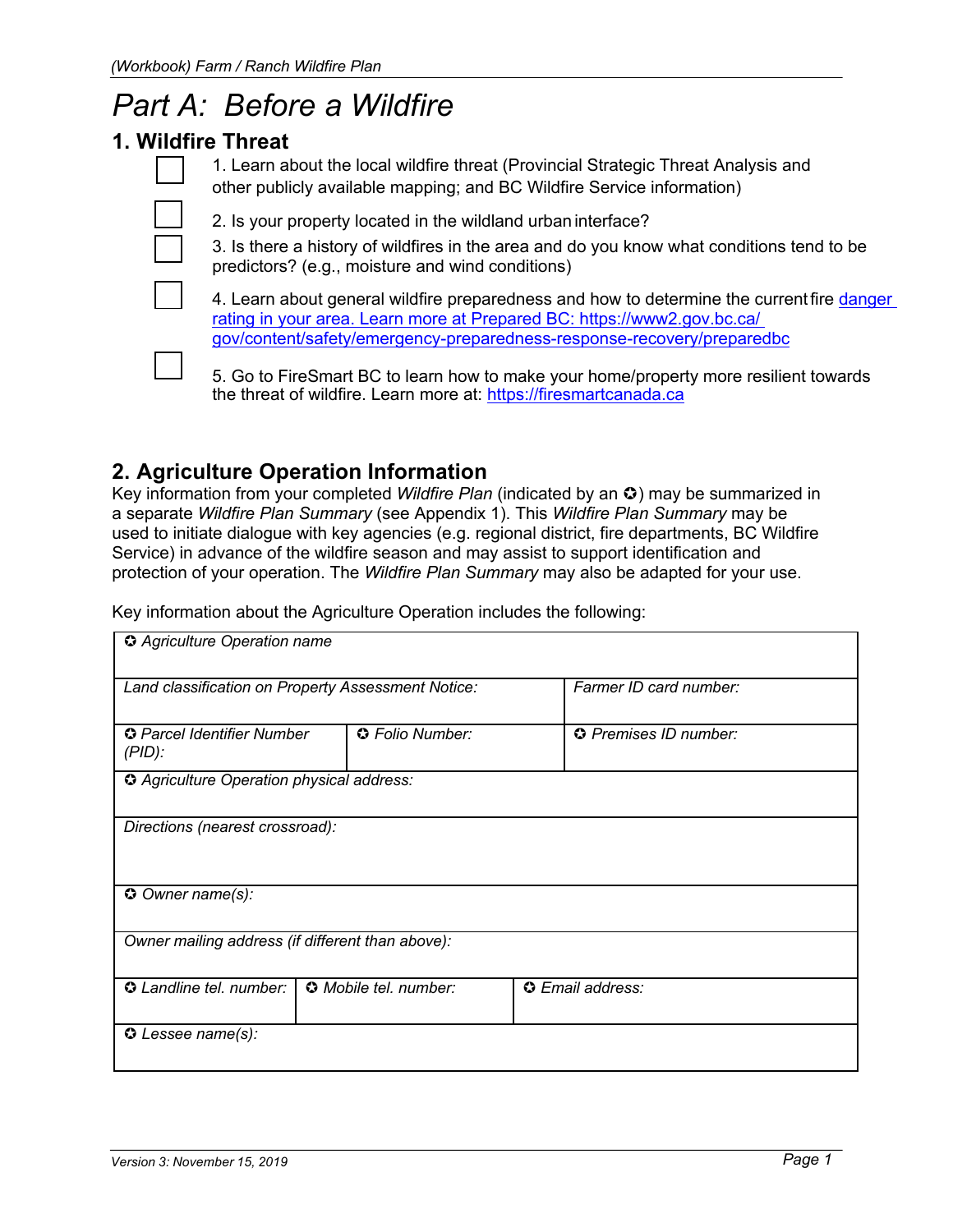| <b>Q</b> Landline tel. number: I                     | <b>G</b> Mobile tel. number: |                 | <b>Q</b> Email address: |                   |  |  |  |  |  |  |
|------------------------------------------------------|------------------------------|-----------------|-------------------------|-------------------|--|--|--|--|--|--|
| O Lessee mailing address (if different from above):  |                              |                 |                         |                   |  |  |  |  |  |  |
| <b>O</b> Number of individuals normally on the farm: |                              | $\odot$ Family: | C Staff:                | <b>Q</b> Tenants: |  |  |  |  |  |  |
| Other information:                                   |                              |                 |                         |                   |  |  |  |  |  |  |

## **3. Range Tenure Information**

#### *[Skip to Section 4 if you do not have livestock on your property]*

µ *Range Agreement Number:*

µ *Range Tenure Location(s) (nearest cross roads, general location description):*

## **4. Emergency Contacts**

Complete and revise the table below with information relevant to your operation and local area.

| <b>Name / Organization</b>                                                                | <b>Telephone</b> | <b>Driver / Vehicle Information</b> |
|-------------------------------------------------------------------------------------------|------------------|-------------------------------------|
| <b>Agriculture Operation Personnel</b>                                                    |                  |                                     |
| <b>3 Manager(s) (other than owner,</b><br>identify local contact available to<br>attend): |                  | Vehicle License Plate Number:       |
|                                                                                           |                  | Driver's License Number:            |
| Staff:                                                                                    |                  | Vehicle License Plate Number:       |
|                                                                                           |                  | Driver's License Number:            |
| Property Lessee(s):                                                                       |                  | Vehicle License Plate Number:       |
|                                                                                           |                  | Driver's License Number:            |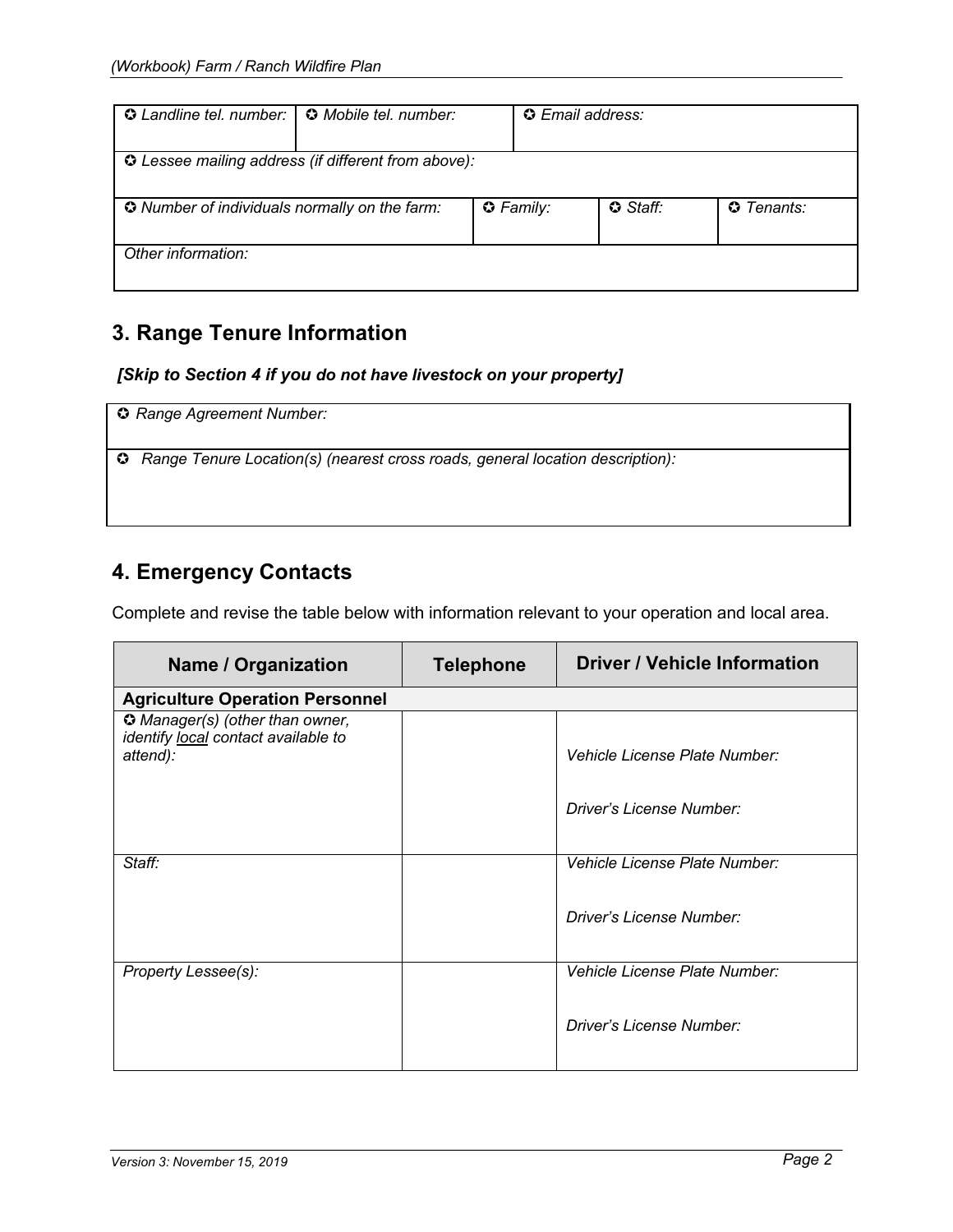| <b>Name / Organization</b>                           | <b>Telephone</b> | <b>Email / Website</b> |
|------------------------------------------------------|------------------|------------------------|
| O Out-of-Region Contact:                             |                  |                        |
| <b>Local Resources</b>                               |                  |                        |
| Water Purveyor/Authority (if not<br>well-based):     |                  |                        |
| C Emergency Contact:                                 |                  |                        |
| Electrician:                                         |                  |                        |
| Plumber:                                             |                  |                        |
| <b>Fuel Dealer:</b>                                  |                  |                        |
| <b>Fencing Contractor:</b>                           |                  |                        |
| <b>Feed Supplier:</b>                                |                  |                        |
| Veterinarian:                                        |                  |                        |
| <b>Relocation Resources [for Livestock and Pets]</b> |                  |                        |
| Trucker / Livestock Hauler:                          |                  |                        |
| <b>Agriculture Association:</b>                      |                  |                        |
| Domestic / livestock Animal Rescue<br>Organisations: |                  |                        |
| Farm that may receive relocated<br>livestock:        |                  |                        |
| Feedlot - holding:                                   |                  |                        |
| Friend / Neighbour:                                  |                  |                        |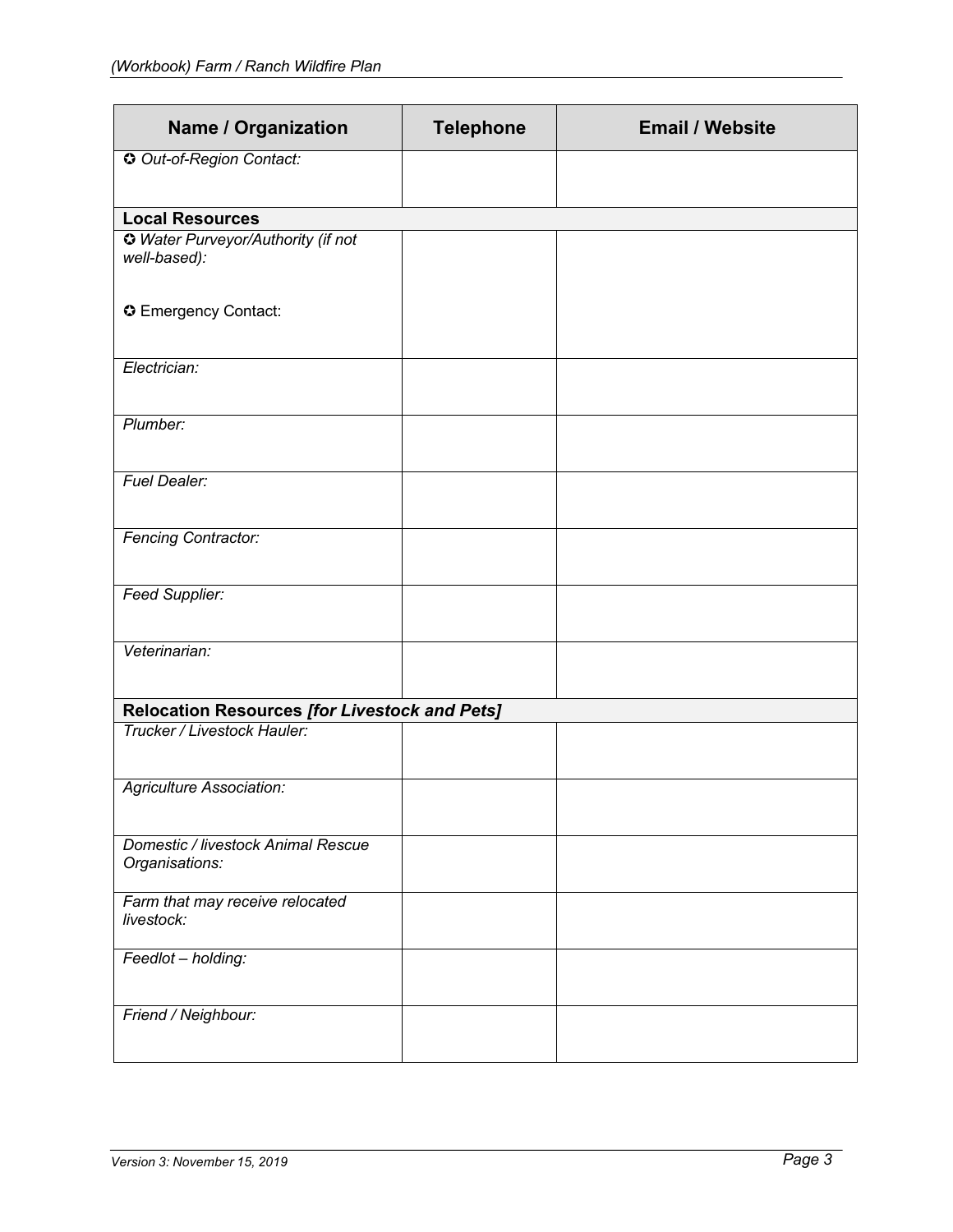| <b>Name / Organization</b>                      | <b>Telephone</b>                  | <b>Email / Website</b>                |
|-------------------------------------------------|-----------------------------------|---------------------------------------|
| Friend / Neighbour                              |                                   |                                       |
|                                                 |                                   |                                       |
| <b>Support Resources</b>                        |                                   |                                       |
| <b>Regional District</b>                        |                                   |                                       |
| <b>Emergency Management Information</b>         |                                   |                                       |
|                                                 |                                   |                                       |
|                                                 |                                   |                                       |
| <b>Local Municipal Government</b>               |                                   |                                       |
|                                                 |                                   |                                       |
| <b>General Information</b>                      |                                   |                                       |
|                                                 |                                   |                                       |
| Ministry of Agriculture <sup>1</sup>            | AgriService BC:<br>1-888-221-7141 | www.gov.bc.ca/agriservicebc           |
| Regional Agrologist                             | T:                                |                                       |
| Name:                                           | M:                                |                                       |
| Ministry of Forests, Lands, Natural             |                                   |                                       |
| <b>Resource Operations and Rural</b>            |                                   |                                       |
| Development (MFLNRORD) <sup>1</sup>             |                                   |                                       |
| Range Officer                                   | T:                                |                                       |
| Name:                                           | M:                                |                                       |
| BC Wildfire Service (BCWS) <sup>1</sup>         |                                   | https://www2.gov.bc.ca/gov/content/sa |
| Local Fire Zone                                 |                                   | fety/wildfire-status                  |
| Contact:                                        |                                   |                                       |
| <b>Industry and Community Support Resources</b> |                                   |                                       |
| <b>Agriculture Association:</b>                 |                                   |                                       |
|                                                 |                                   |                                       |
| Tourism Industry Association of BC:             | T: 604-685-5956                   | http://www.tiabc.ca/contact-us/       |
|                                                 |                                   |                                       |
| Local Community Group contact:                  |                                   |                                       |
|                                                 |                                   |                                       |

 $1$  Note that provincial government contacts can be verified and updated as necessary by consulting the BC Government Directory at: <u>http://dir.gov.bc.ca/</u>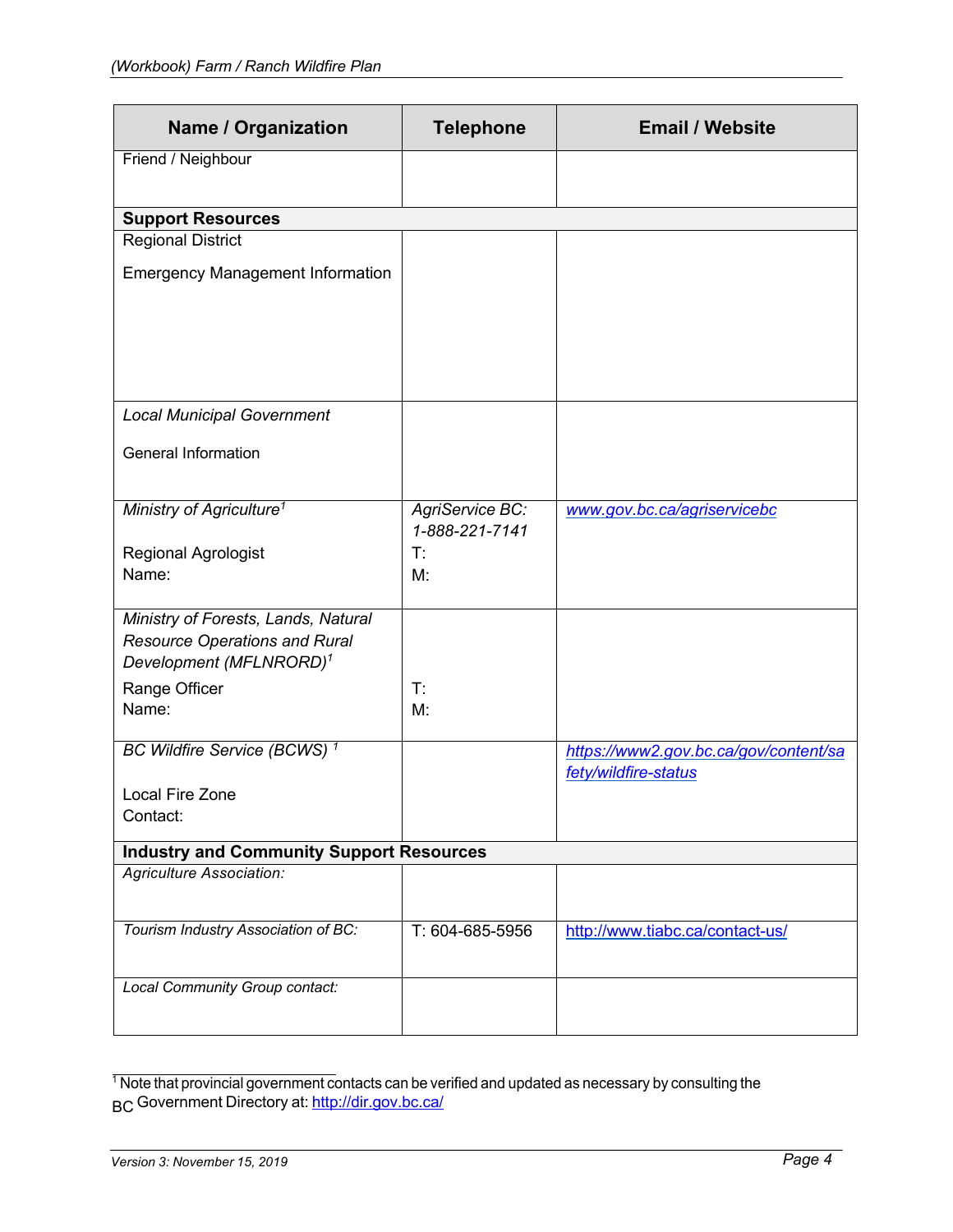| <b>Name / Organization</b> | <b>Telephone</b> | <b>Email / Website</b> |
|----------------------------|------------------|------------------------|
| Friend / Neighbour:        |                  |                        |
| Faith-Based Organisation:  |                  |                        |
| <b>Risk Management</b>     |                  |                        |
| Insurance Agent:           |                  |                        |
| <b>Other</b>               |                  |                        |
|                            |                  |                        |
|                            |                  |                        |
|                            |                  |                        |
|                            |                  |                        |
|                            |                  |                        |
|                            |                  |                        |
|                            |                  |                        |
|                            |                  |                        |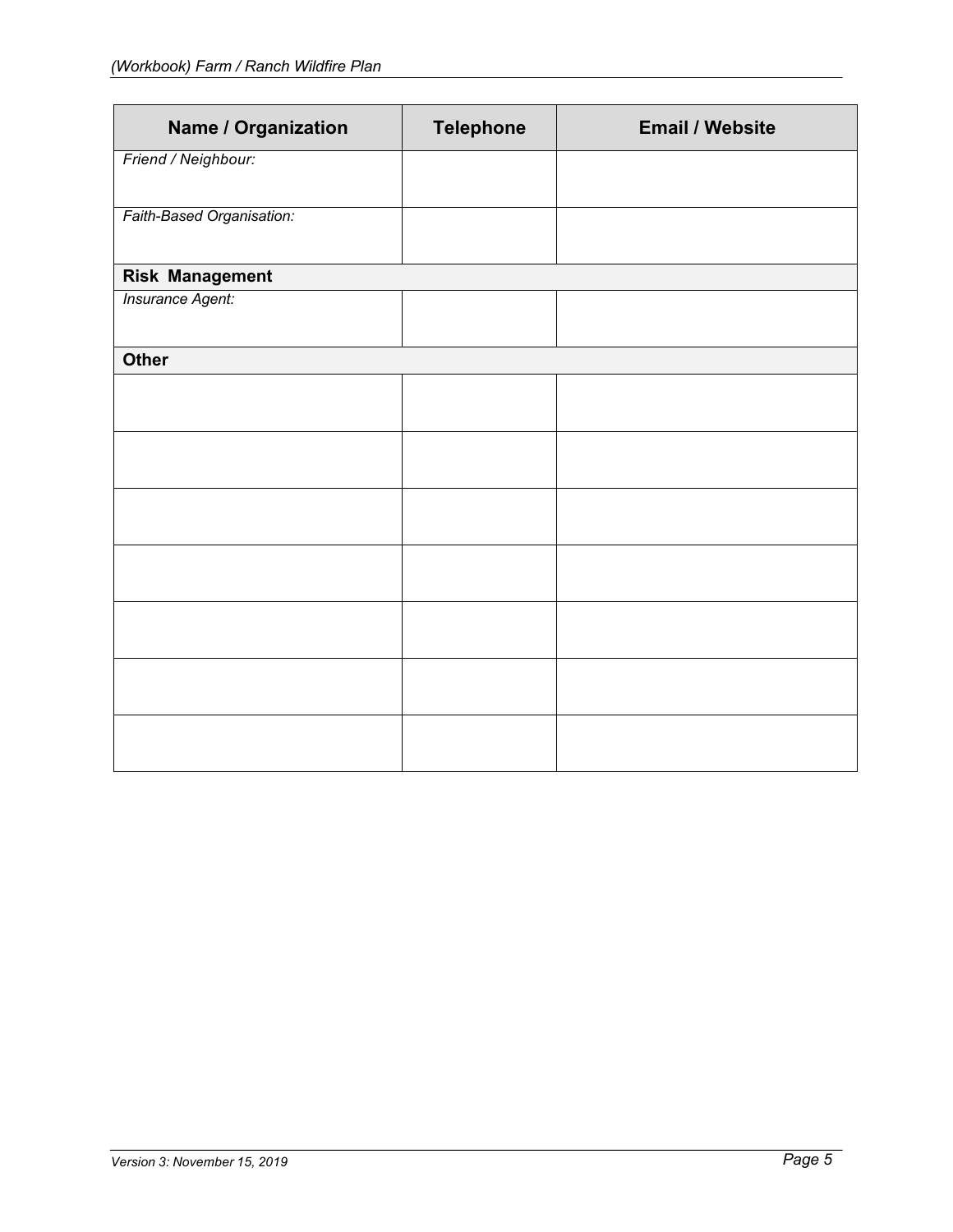## **5. Agriculture Operation Maps**

The following maps support the Wildfire Plan for the agriculture operation. (Attach Maps to *Wildfire Plan Summary*)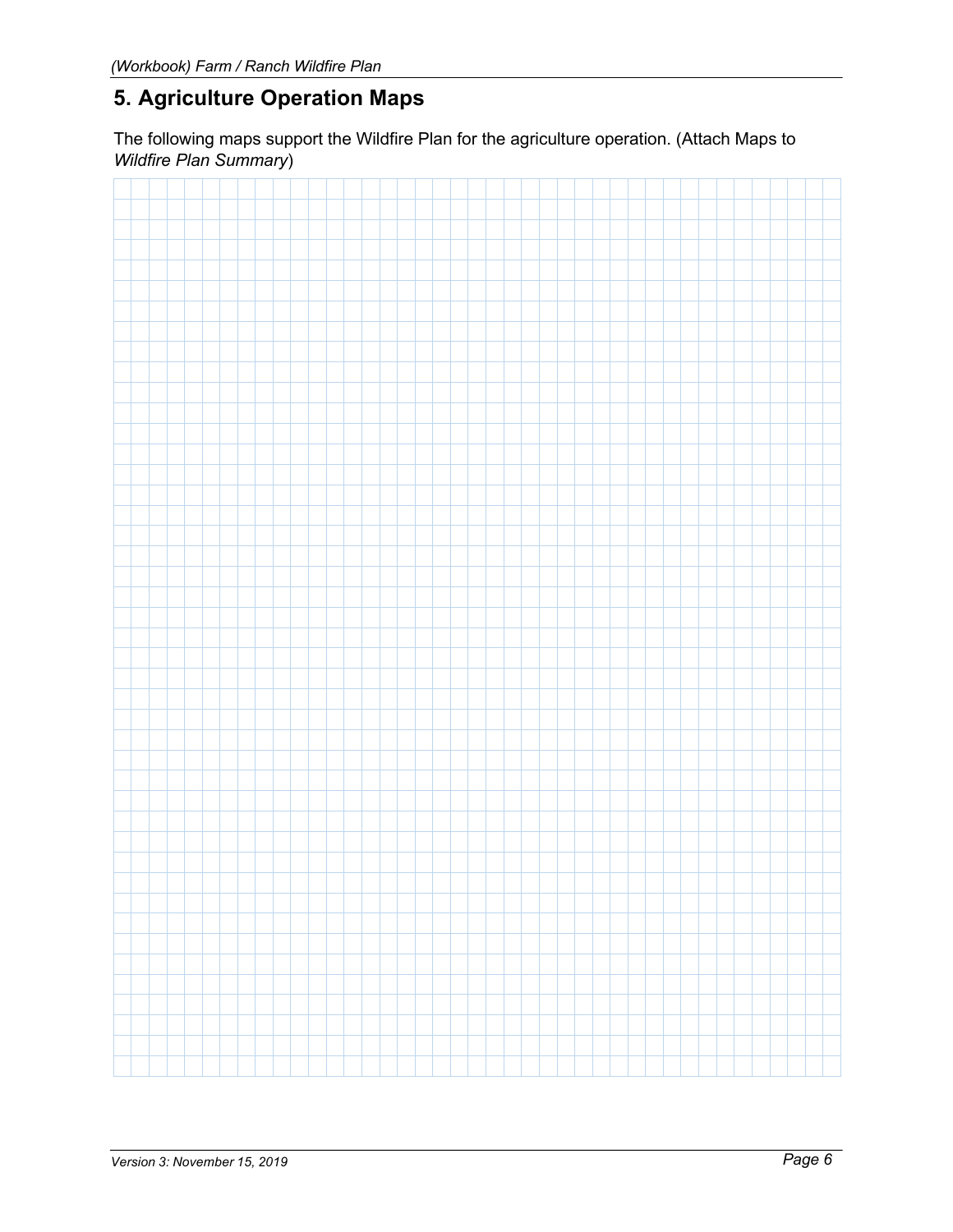## **6. Livestock Inventory**

#### *[Skip to Section 8 if you do not have livestock on your property. If you have pets that need to be considered in wildfire planning they may be listed below.]*

Agriculture operations currently include the following animal types and numbers, with a range (i.e. minimum to maximum number of animals) shown for livestock numbers that vary throughout the year.

| <b>Livestock Type</b>                                               | <b>Number on Agriculture Operation</b><br>(min./max. number of animals if applicable) |
|---------------------------------------------------------------------|---------------------------------------------------------------------------------------|
| Dairy, Lactating                                                    |                                                                                       |
| Dairy, Non-lactating                                                |                                                                                       |
| <b>Young Dairy Stock</b>                                            |                                                                                       |
| <b>Bulls</b>                                                        |                                                                                       |
| Cattle and type:<br>Cow and Calf<br>Heifer<br><b>Steer</b><br>Mixed |                                                                                       |
| <b>Water Buffalo</b>                                                |                                                                                       |
| Horses, Donkeys                                                     |                                                                                       |
| Sheep                                                               |                                                                                       |
| Goats                                                               |                                                                                       |
| Swine                                                               |                                                                                       |
| Llamas and Alpacas                                                  |                                                                                       |
| Poultry                                                             |                                                                                       |
| Other (e.g. mink,<br>crickets, fish, etc.)                          |                                                                                       |
| Pets                                                                |                                                                                       |

Refer to the attached list of animals by name, gender, and registration number.

## **7. Livestock Location During Wildfire Season**

The location of livestock that are ranged both on-property and off-property on Crown range tenures will vary during wildfire season as follows: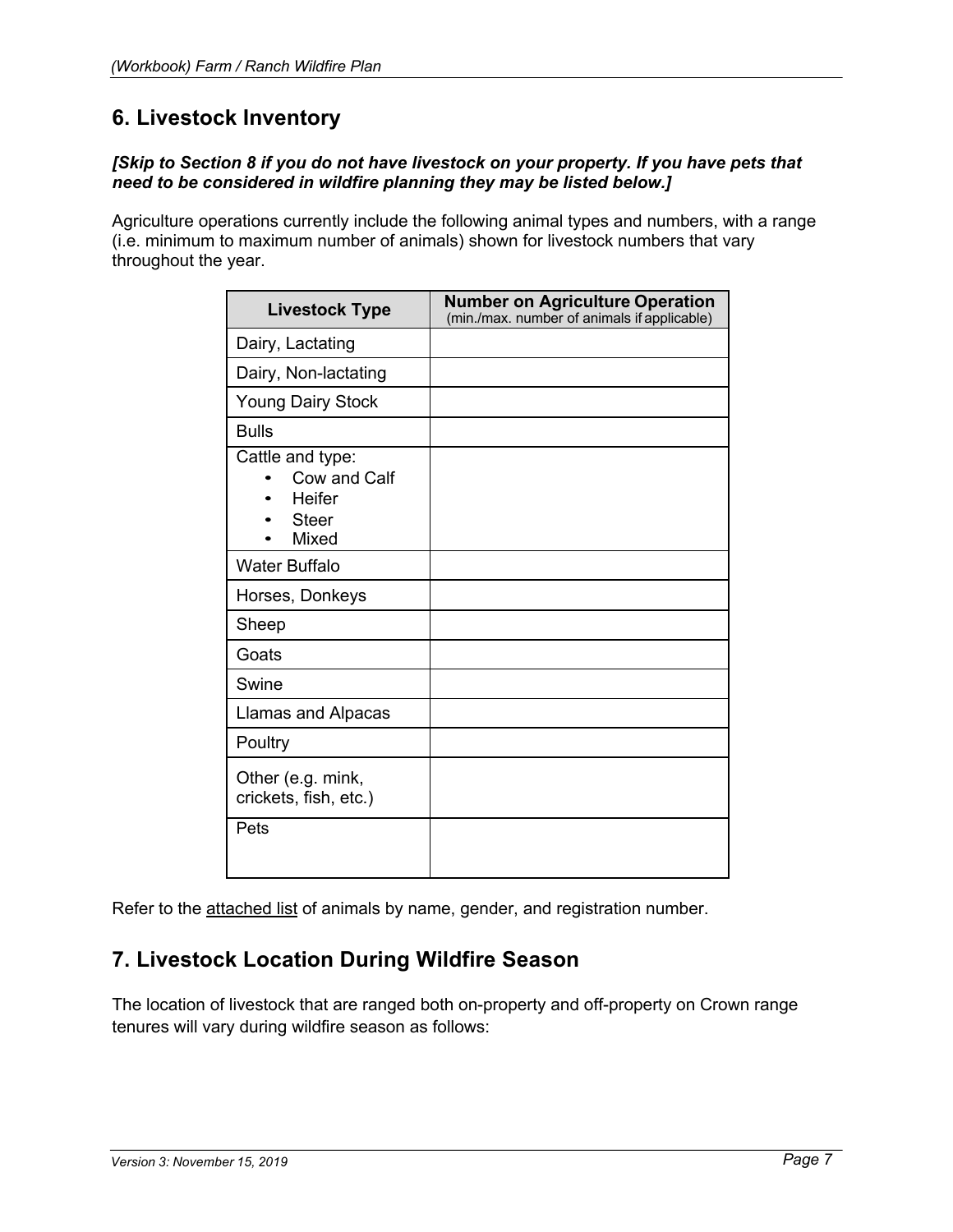|                            |      | ⊙Expected livestock numbers by location during the early (May – June) and peak (July<br>- September) fire seasons |      |  |  |  |  |  |  |  |
|----------------------------|------|-------------------------------------------------------------------------------------------------------------------|------|--|--|--|--|--|--|--|
| # of animals at the farm:  |      | # of animals on Crown range tenure                                                                                |      |  |  |  |  |  |  |  |
| <b>Early</b>               | Peak | <b>Early</b>                                                                                                      | Peak |  |  |  |  |  |  |  |
| Cattle:                    |      | Cattle:                                                                                                           |      |  |  |  |  |  |  |  |
| Horses:                    |      | Horses:                                                                                                           |      |  |  |  |  |  |  |  |
| Other:                     |      | Other:                                                                                                            |      |  |  |  |  |  |  |  |
|                            |      |                                                                                                                   |      |  |  |  |  |  |  |  |
|                            |      |                                                                                                                   |      |  |  |  |  |  |  |  |
|                            |      |                                                                                                                   |      |  |  |  |  |  |  |  |
|                            |      |                                                                                                                   |      |  |  |  |  |  |  |  |
| <b>Usual Turnout Date:</b> |      | Usual Roundup Date:                                                                                               |      |  |  |  |  |  |  |  |

## **8. Vehicles and Response Equipment/Resources**

The following vehicles and equipment are available for use during a wildfire:

| <b>Vehicle / Equipment Type</b>                                  | <b>Number on Property</b><br>(location) | <b>Number Available</b><br><b>Nearby (location)</b> |
|------------------------------------------------------------------|-----------------------------------------|-----------------------------------------------------|
| <b>O</b> Tractor, Front-end Loader or Backhoe                    |                                         |                                                     |
| O Plow or other Implements                                       |                                         |                                                     |
| <b>O</b> Livestock Trailer                                       |                                         |                                                     |
| <b>C</b> Utility Trailer                                         |                                         |                                                     |
| <b>☉</b> Passenger Car                                           |                                         |                                                     |
| <b>☉</b> Pickup Truck                                            |                                         |                                                     |
| <b>C</b> Fire Hose (m or ft)                                     |                                         |                                                     |
| <b>☉</b> Portable Water Pump                                     |                                         |                                                     |
| <b>☉</b> Sprinkler kit or other sprinklers (and roof<br>ladders) |                                         |                                                     |
| <b>3</b> Irrigation Sprinkler Gun                                |                                         |                                                     |
| <b>◎</b> Generator                                               |                                         |                                                     |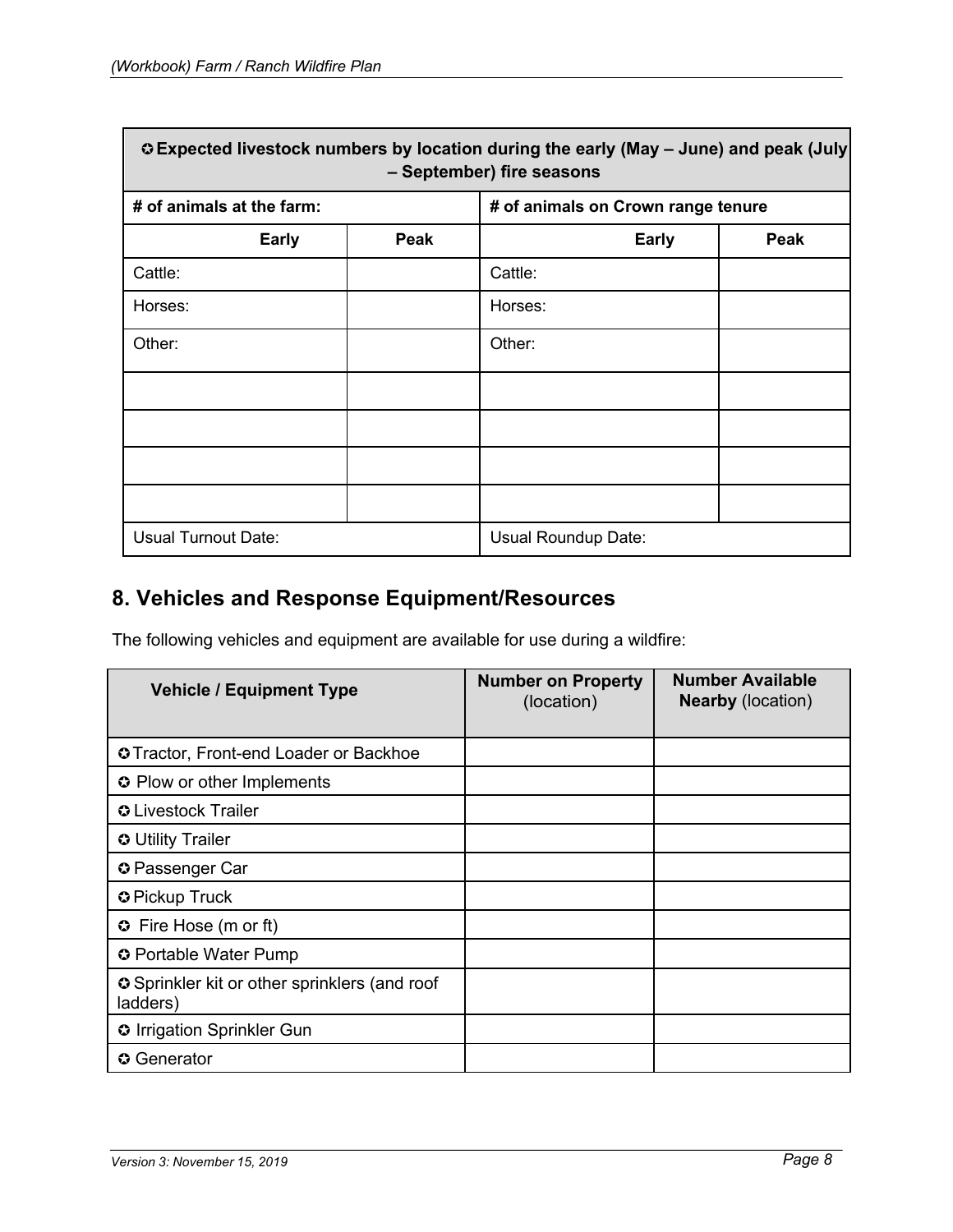| <b>Vehicle / Equipment Type</b>                              | <b>Number on Property</b><br>(location) | <b>Number Available</b><br><b>Nearby (location)</b> |
|--------------------------------------------------------------|-----------------------------------------|-----------------------------------------------------|
| <b>☉</b> Fire Equipment (e.g., extinguishers, hand<br>tools) |                                         |                                                     |
| <b>C</b> First Aid Kit                                       |                                         |                                                     |
| Personnel and certifications/training (S100<br>and other)    |                                         |                                                     |

## **9. Water Sources**

The following water sources are available for use during a wildfire. Consider vulnerability to power outages and potential restrictions during wildfire.

| <b>O</b> Water Source | <b>☉ Capacity</b> | <b>☉ Powered (P) or</b><br><b>Gravity Feed (GF)</b><br><b>System</b> | <b>☉ On Property</b><br>or Nearby<br>(location) |
|-----------------------|-------------------|----------------------------------------------------------------------|-------------------------------------------------|
|                       |                   |                                                                      |                                                 |
|                       |                   |                                                                      |                                                 |
|                       |                   |                                                                      |                                                 |

## **10. Risk Reduction – On Property**

## *10-1. Reduce Combustible Materials*

The following list includes actions that should be taken before a wildfire threatens an agriculture operation.

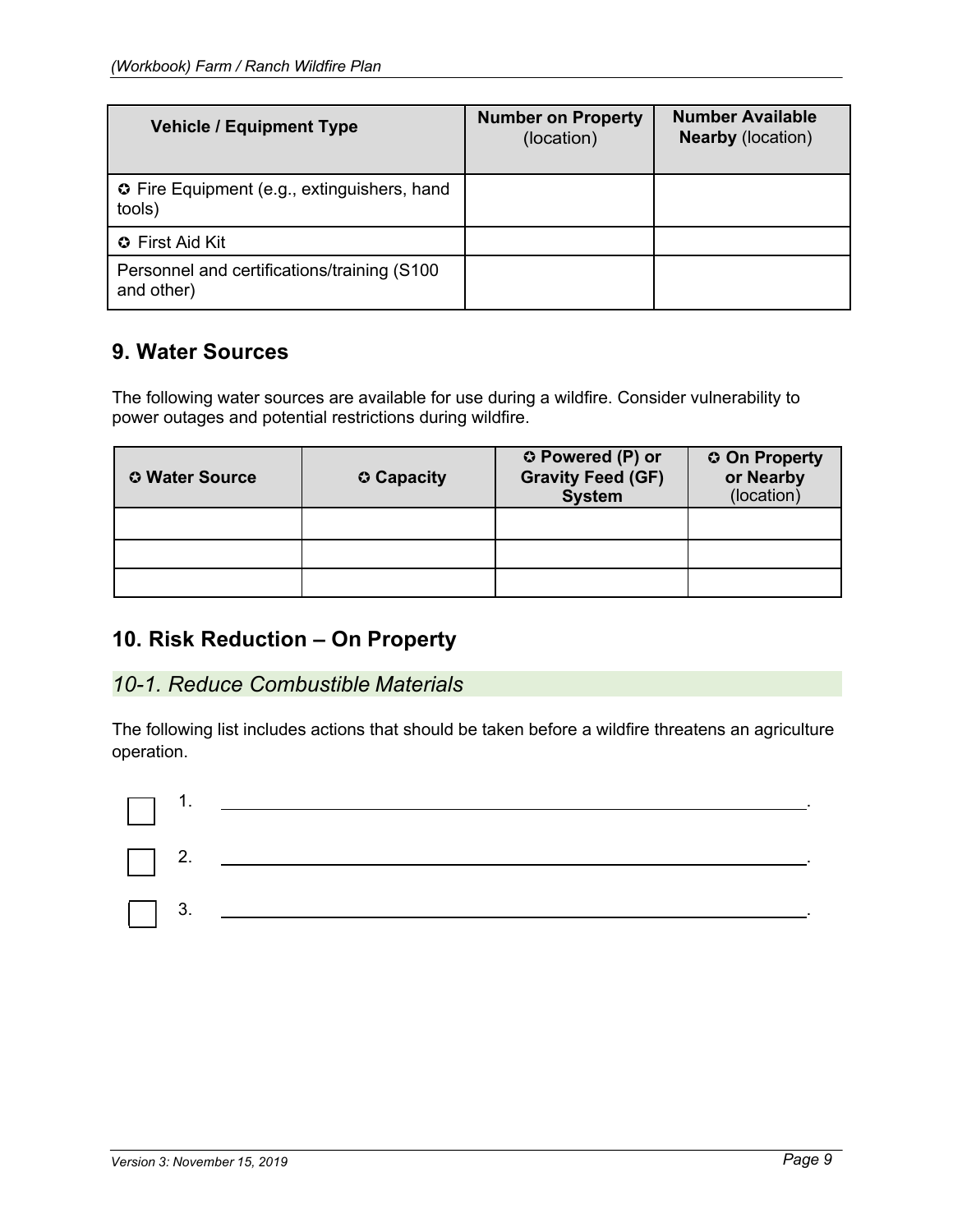## *10-2. Use Fire Resistant Materials*

The actions listed below should be taken to increase fire resistant construction for structures (sheds and barns, specialty buildings, outbuildings and fencing).

|  | $\Box$ 1. $\Box$ 1. $\Box$ 1. $\Box$ 1. $\Box$ 1. $\Box$ 1. $\Box$ 1. $\Box$ 1. $\Box$ 1. $\Box$ 1. $\Box$ 1. $\Box$ 1. $\Box$ 1. $\Box$ 1. $\Box$ 1. $\Box$ 1. $\Box$ 1. $\Box$ 1. $\Box$ 1. $\Box$ 1. $\Box$ 1. $\Box$ 1. $\Box$ 1. $\Box$ 1. $\Box$ 1. $\Box$ 1. $\Box$ 1. $\Box$ |
|--|--------------------------------------------------------------------------------------------------------------------------------------------------------------------------------------------------------------------------------------------------------------------------------------|
|  |                                                                                                                                                                                                                                                                                      |
|  | $\begin{array}{ c c } \hline \quad & 3. & \hline \end{array}$                                                                                                                                                                                                                        |

## *10-3. Plan for Sprinkler Protection*

.

.

.

.

.

.

A sprinkler system can be used to protect the agriculture operation, and should be established by taking the following steps.

1. Priority structures on the property to protect with sprinklers are as follows:

2. Sprinkler equipment that is available for prepositioning include:

3. Gather the equipment and set the sprinkler system in place to test the coverage and identify problems.

4. Mount the sprinklers in appropriate locations and connect to a water source. If the roof is made of combustible material, such as wood, direct the sprinkler spray onto the roof. If the roof is metal, mount the sprinklers on a high point (such as the ridge) to create a high humidity zone around the building.When sprinklers remain on the ground, position them so their reach just wets the sides of the structure.

5. Test the system for 2-3 hours, if possible. The sprinklers should create a humid environment around the structure without allowing water to enter buildings.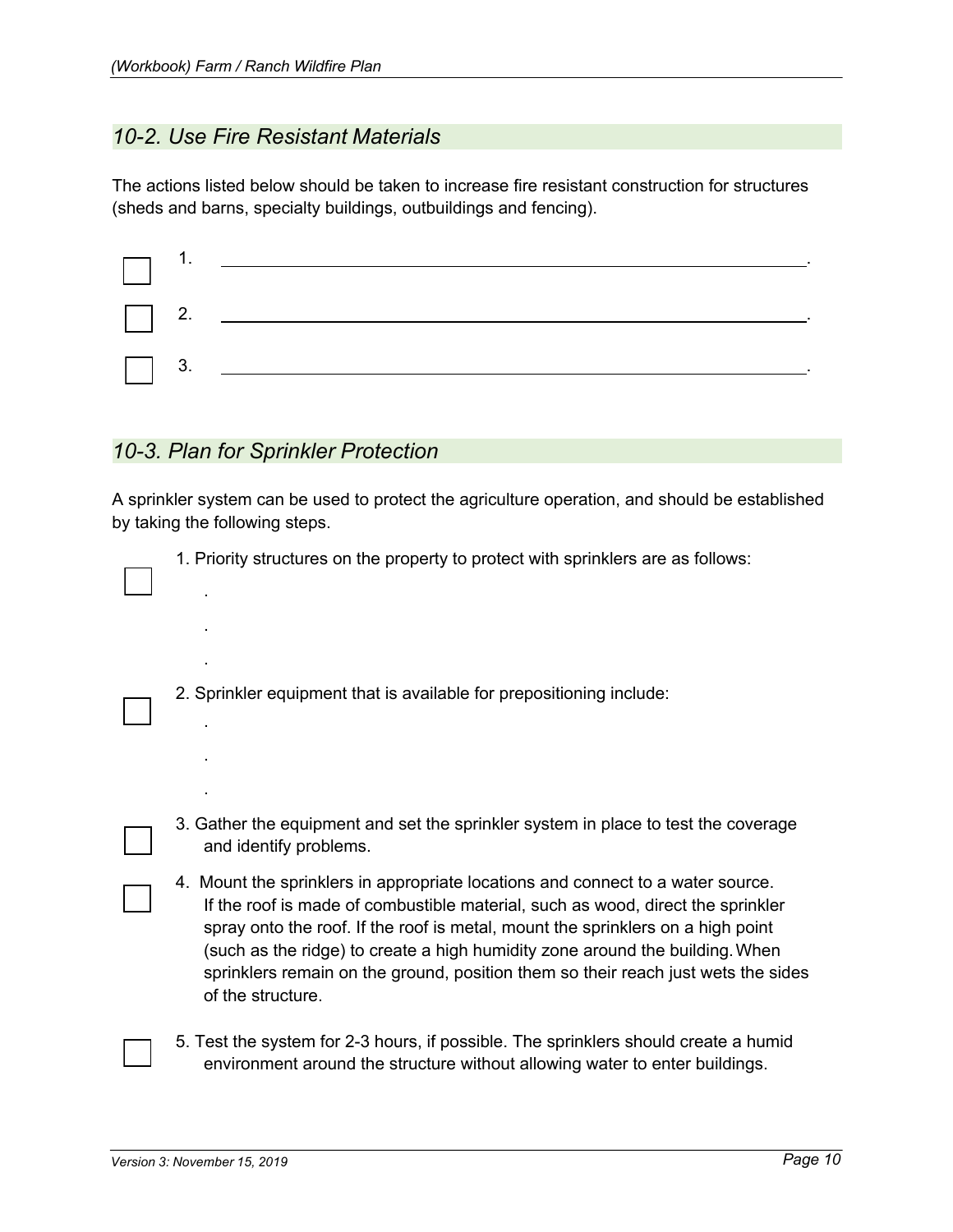| 6. Secure the water source, protect it against radiant heat, and remove nearby |
|--------------------------------------------------------------------------------|
| combustible materials. Consider water supply vulnerability and install water   |
| storage (e.g. cisterns) if possible.                                           |

7. Create simple instructions on how to set up and activate the sprinkler system in the Wildfire Plan, section 21: *Checklist to Deploy Sprinklers*. Prepare a simple map showing how to lay out the sprinkler equipment and water

delivery system in an emergency. Attach the map to the Wildfire Plan. The instructions and map will allow others to help with protection of the operation.

## **11. Risk Reduction – Range-Level Assets**

#### *[Skip to Section 12 if you do not have livestock on your property]*

#### *Priority-settingGuidelines*

|  | 1. Identify the range assets critical to day-to-day operations and keeping animals safe<br>and on the range.                                                                                                                               |
|--|--------------------------------------------------------------------------------------------------------------------------------------------------------------------------------------------------------------------------------------------|
|  | $a.$ $a.$                                                                                                                                                                                                                                  |
|  | b.<br><u> 1989 - Johann Harry Harry Harry Harry Harry Harry Harry Harry Harry Harry Harry Harry Harry Harry Harry Harry Harry Harry Harry Harry Harry Harry Harry Harry Harry Harry Harry Harry Harry Harry Harry Harry Harry Harry Ha</u> |
|  | C.<br><u>and the contract of the contract of the contract of the contract of the contract of the contract of the contract of the contract of the contract of the contract of the contract of the contract of the contract of the contr</u> |
|  | 2. The following FireSmart actions (including fuel reduction) are required to reduce<br>risk to these assets:                                                                                                                              |
|  |                                                                                                                                                                                                                                            |
|  |                                                                                                                                                                                                                                            |
|  | Asset c:                                                                                                                                                                                                                                   |

## **12. Insurance**

Insurance coverage is an important step in managing risk before a wildfire event. Producers should ensure that they have appropriate coverage for their assets, such as livestock, crops (both in-progress crops and completed stock), buildings, equipment, and fences. In general, federal and provincial disaster management programs will only cover perils for which private coverage cannot be obtained. In addition to private commercial insurance, a suite of government supported risk management programs including crop production insurance are available to agriculture producers.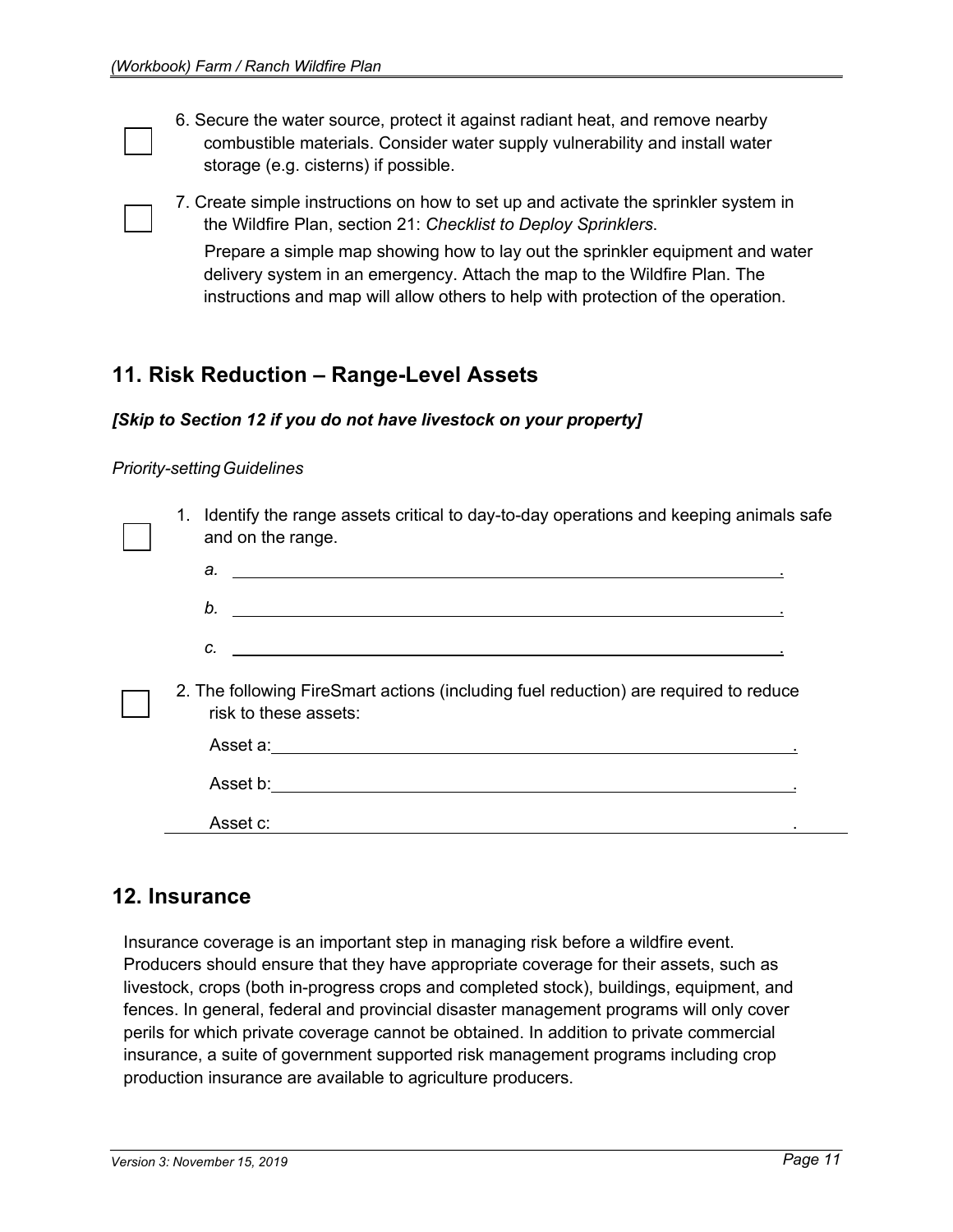1. I meet with my insurance agent or broker or government program representative at least annually to review my coverage

|  |  |  |  |  | I understand my policy and am aware of what is included and what is excluded. |
|--|--|--|--|--|-------------------------------------------------------------------------------|
|--|--|--|--|--|-------------------------------------------------------------------------------|

3. My essential insurance information is recorded and available in event of wildfire emergency. Include private commercial insurance (e.g., farm, livestock, crop, business interruption) and government supported production insurance or other business risk management program you subscribe to.

 $4.$  I have photographs of the property and assets in their current state and condition taken annually from the same location/position and they are filed in a secure location (i.e., with insurance documents).

Record the essential information on commercial farm insurance in the spaces below.

| <b>Policy Number</b>            |  |
|---------------------------------|--|
| Date of Purchase / Last Renewal |  |
| Insurance Provider              |  |
| Agent Name, Organization        |  |
| Telephone Number, 24/7 Claims   |  |
| Key Coverages and Exclusions    |  |
|                                 |  |
|                                 |  |
|                                 |  |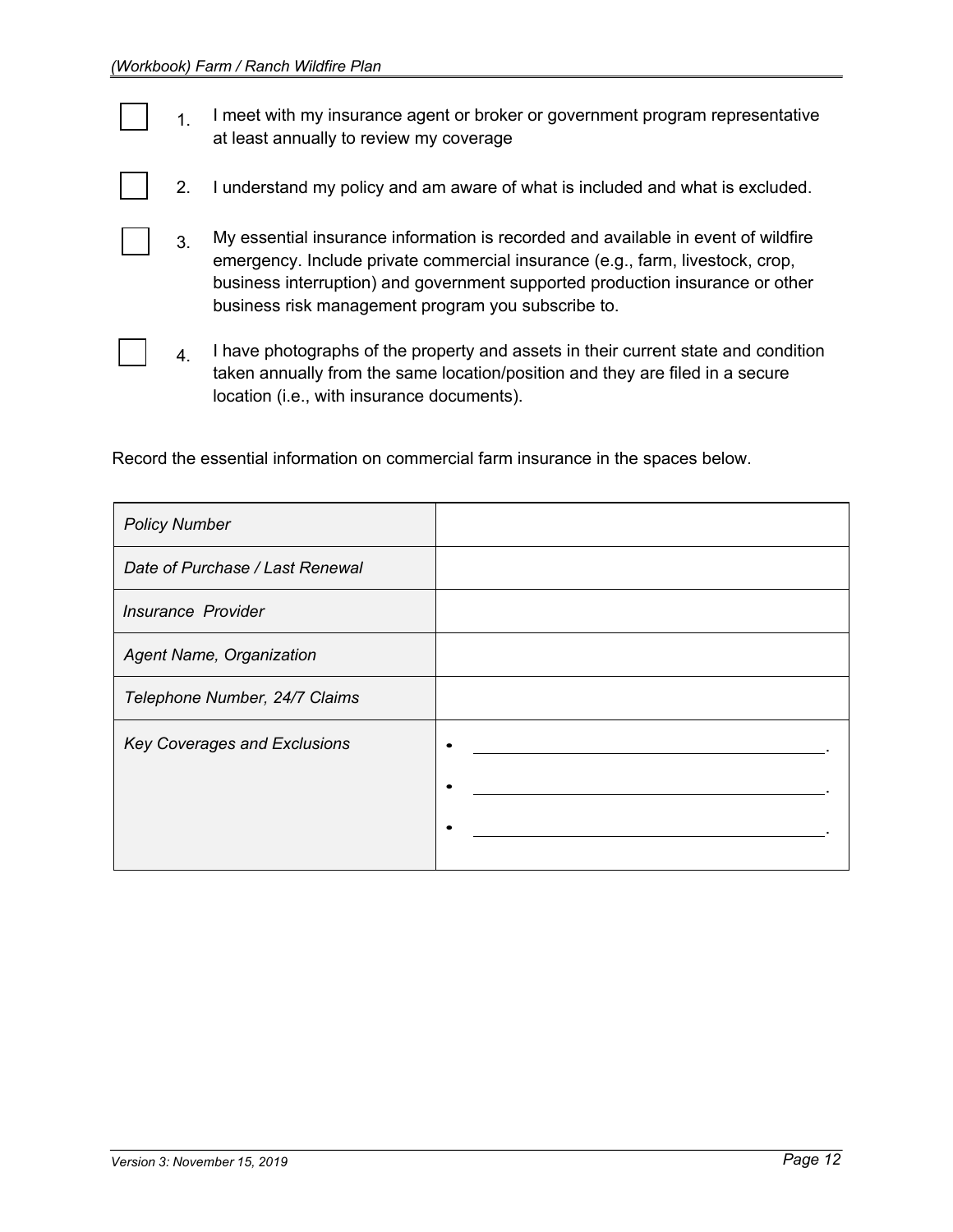Record the essential information on additional commercial insurance and/or government supported insurance or business risk management program in the spaces below. Add another page as/if required.

| <b>Policy Number</b>                |  |
|-------------------------------------|--|
| Date of Purchase / Last Renewal     |  |
| <b>Insurance Provider</b>           |  |
| Agent Name, Organization            |  |
| Telephone Number, 24/7 Claims       |  |
| <b>Key Coverages and Exclusions</b> |  |
|                                     |  |
|                                     |  |
|                                     |  |

## **13. Backup Power**

Some actions may be required before a wildfire to ensure backup power supply can keep critical equipment working in a prolonged power outage.

Note: Protect yourself and the community around you by ensuring that any generator backup systems are properly installed to ensure no feed-back into the power grid. Electrical systems must be wired to exclude regular electric power.

- 1. Identify the critical agriculture operations that depend on electrical power by priority.
	- *a.* . *b.* .
	-
	- *c.* .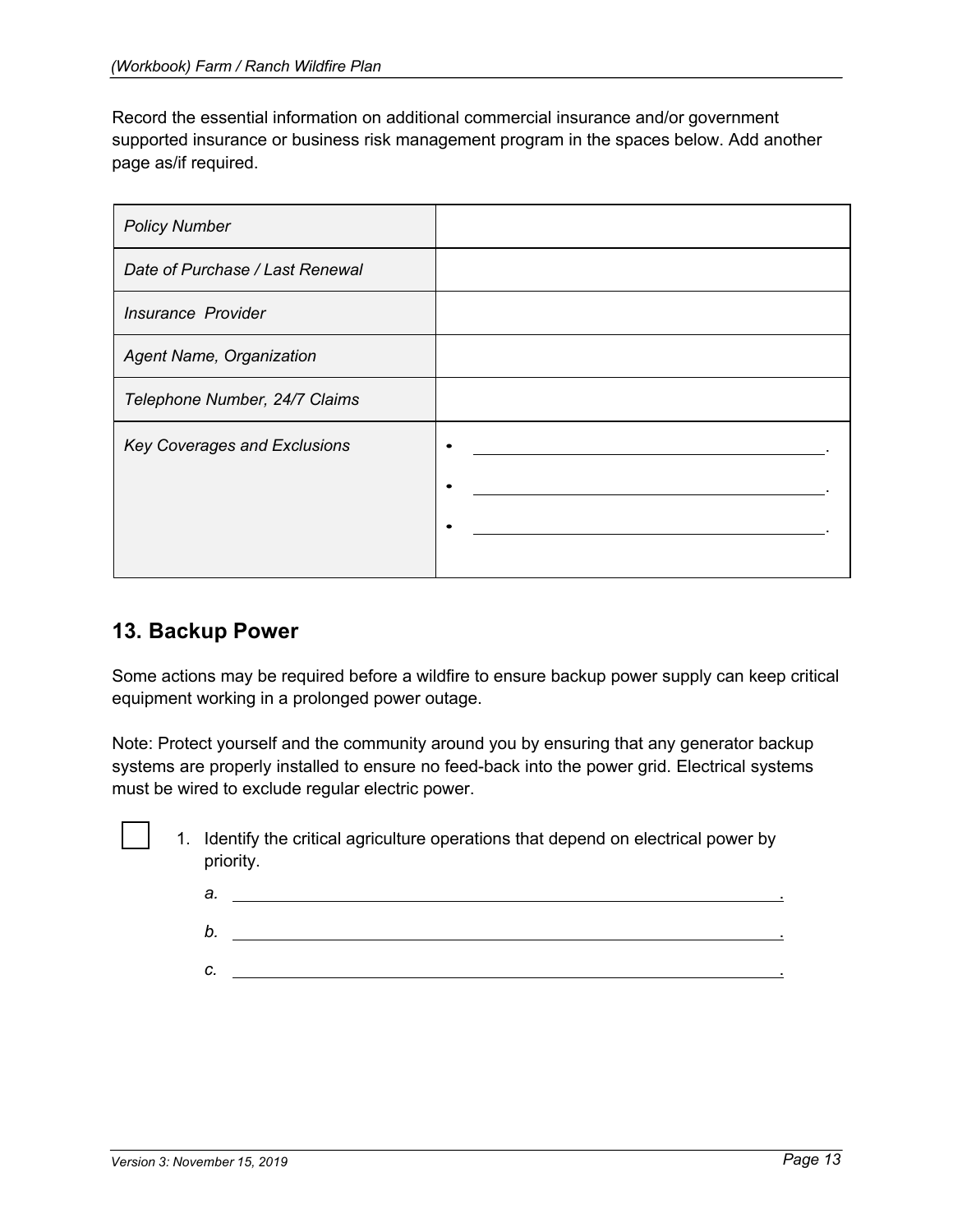- 2. Gather or acquire the power equipment needed to provide backup power, including electrical cords, fuel, lubrication, and filters for generators.
- 3. Set the backup generators in place and connect to the critical equipment that requires power. Confirm that the generator is disconnected from the power grid, to avoid back-feed.
- $4.$  Start the generator(s) to test the system for at least 1 hour, if possible. Confirm that the power loads are sufficient to operate the priority equipment. Note the fuel use rate and estimate how long system can provide power without service or refueling.
- 5. Create instructions on how to set up the backup power system in section 22 of the Workbook, *Checklist for Operating Backup Generator*. Prepare a diagram to show how and where the equipment should be laid out and connected in an emergency. Attach the map to the Wildfire Plan.

## *Part B: During a Wildfire*

## **14. Information Sources**

- 1. Learn about the wildfire situation. Note that data-based services such as text messaging, social media or email are less likely to experience major interruptions when phone lines are down.
- 2. Complete and revise the table below with information relevant to your local area.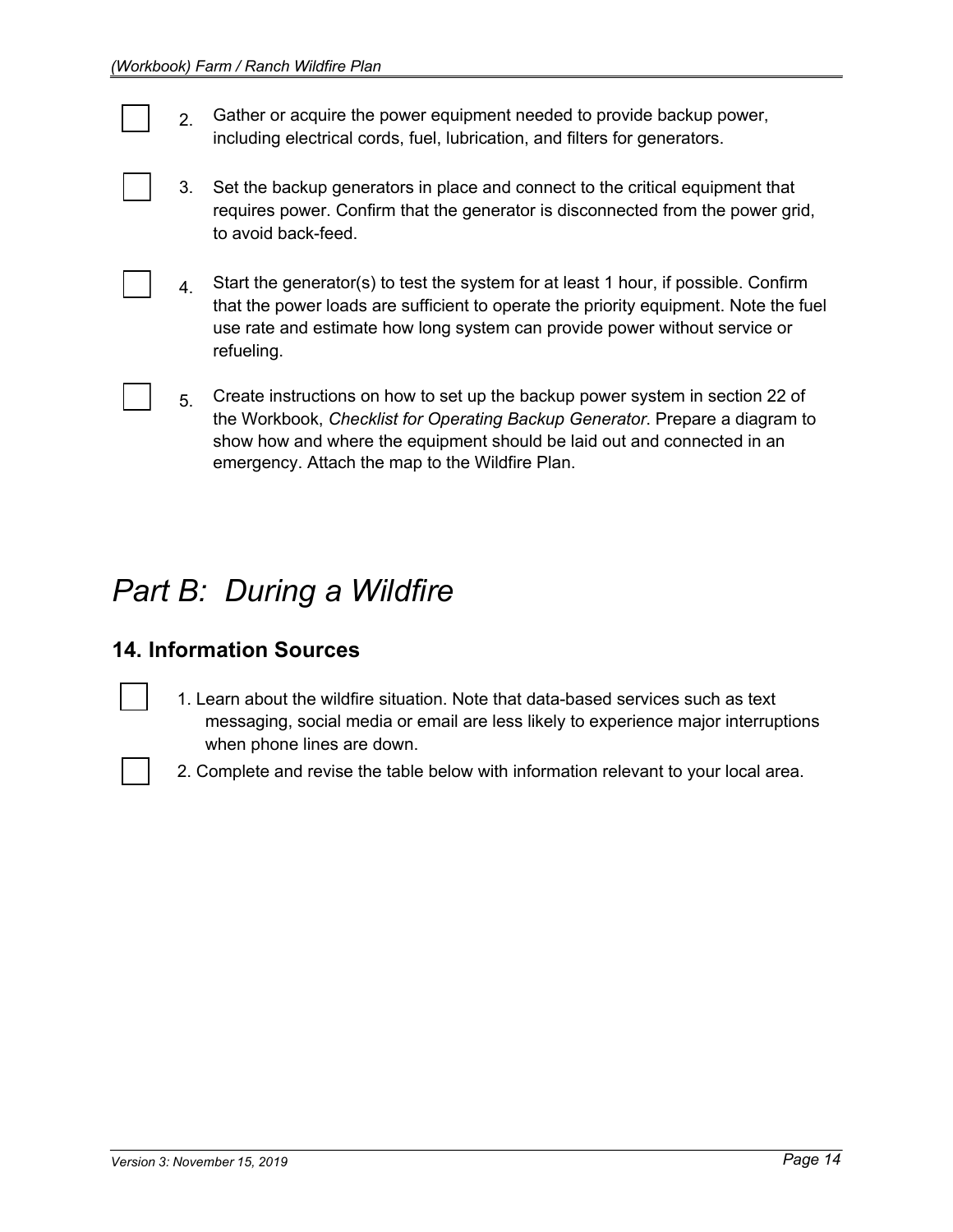Record the local radio news media stations for your operating area in the space below. Review and confirm official information sources annually.

| <b>Regional District</b>                     |                                                     |
|----------------------------------------------|-----------------------------------------------------|
| <b>Emergency Alert Website</b>               |                                                     |
| <b>Emergency Twitter</b>                     |                                                     |
| <b>Emergency Operations Centre info line</b> |                                                     |
| <b>Regional Electronic Alert System</b>      |                                                     |
| (subscribe to any emergency alert system     |                                                     |
| offered by your regional district)           |                                                     |
| Power                                        |                                                     |
| <b>BC Hydro</b>                              | 1-888-769-3766, www.bchydro.com                     |
| Fortis BC                                    | 1-866-436-7847 (downed powerlines)                  |
| <b>BC Wildfire Service (BCWS)</b>            |                                                     |
| <b>BCWS Website</b>                          | https://www2.gov.bc.ca/gov/content/safety/wildfire- |
| Zone:                                        | status                                              |
| <b>BCWS Facebook</b>                         | https://www.facebook.com/BCForestFireInfo/          |
| <b>BCWS Twitter</b>                          | @BCGovFireInfo                                      |
| <b>Local Radio News Media</b>                |                                                     |
| CBC:                                         |                                                     |
| Other:                                       |                                                     |
|                                              |                                                     |
|                                              |                                                     |
| Other                                        |                                                     |
| <b>DriveBC</b>                               | www.drivebc.ca                                      |
| <b>DriveBC Twitter</b>                       | @DriveBC                                            |
| <b>Environment Canada</b>                    | https://weather.gc.ca/warnings/index_e.html?prov=bc |
| <b>BC Emergency Social Services</b>          | 1-800-585-9559                                      |
| Emergency Info BC                            | https://www.emergencyinfobc.gov.bc.ca/              |
| Emergency BC Twitter for alerts              | @EmergencyInfoBC                                    |

2. Learn about the evacuation status. There are three phases of an evacuation:

*Evacuation Alert* – A warning is issued about an imminent threat to life and property. Moving livestock to safety is encouraged during the Evacuation Alert phase when time is available. People are asked to be ready to leave on short notice. This is also a good time to move children and the elderly to safety.

*Evacuation Order – During an Evacuation Order, the local police of* jurisdiction may strictly enforce traffic flows that move residents to safety.

*Evacuation Rescind* – An Evacuation Order is rescinded when it is determined to be safe for residents and livestock to return home.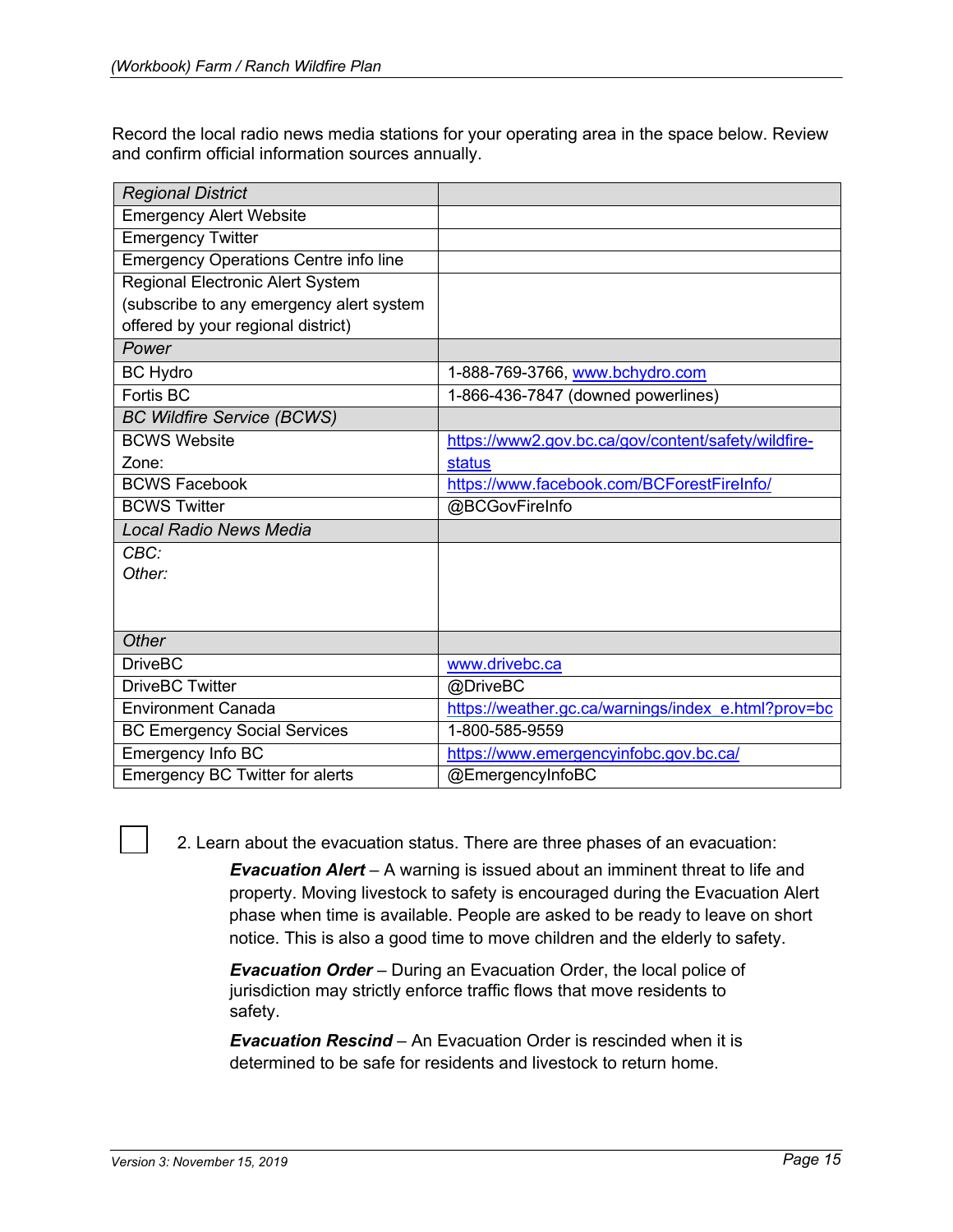The RCMP is responsible for implementing evacuation notification. They may use a variety of local resources to notify people of an evacuation.

## **15. Decision Guide for Livestock Protection**

#### *[Skip to Section 20 if you do not have livestock on your property]*

The agriculture operation is prepared for the following response actions. Different animals may require unique response actions, depending on the situation, to achieve the lowest overall risk.

CHECK THE APPROPRIATE OPTIONS AT THE TIME OF A WILDFIRE EMERGENCY.



#### **Option 1: Shelter livestock in barn. (see section 16)**

Shelter-in-place is best for (*fill in type of animal)* because:

- There is a barn on the farm where the animals will be safely removed from the danger (i.e., barn is protected by sprinklers).
- It would require the least amount of time.

#### **Option 2: Move livestock to on-site outdoor location. (or alternate location on the range tenure) (see section 17)**

Moving animals to an outdoor location (or alternate location on the range tenure) is best for (fill in type of animal) because:

- There is a pasture on the range tenure where the animals will be safely removed from the danger (i.e., large field with food and water).
- We have sufficient time, personnel, and equipment to round up and moveour animals to this area.

#### **Option 3: Relocate livestock off site. (see section 18)**

Relocating the (*fill in type of animal)* is the best option because:

- We have located and prearranged an off-site relocation site.
- We can gather the animals into a safe location to be evacuated.
- We have or can arrange for trucks, trailers, drivers, and handlers, ifnecessary.
- We can arrange for feed, water, and veterinary care at the relocation site.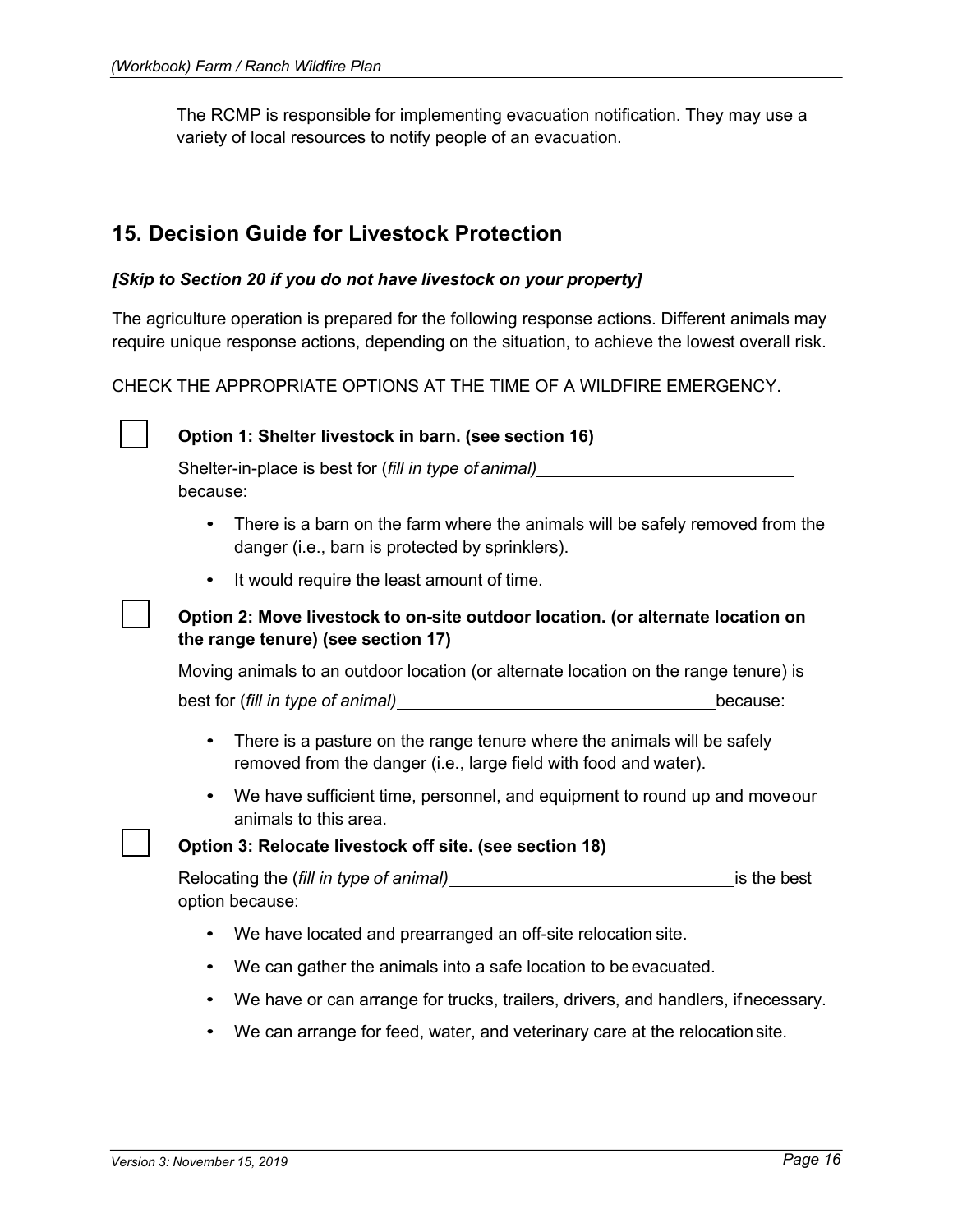#### **Option 4: Open gates and/or cut fences to free the animals IF SAFE TO DO SO. (see section 19)**

Freeing the (*fill in type of animal*) **is only** is only considered if:

- Livestock cannot be moved to a safer area.
- There is no danger to people or vehicular traffic from freeing the animals.
- We have the time and personnel to open gates and/or cut fences to allowthe animals to avoid the wildfire.
- We will inform the local authority or Evacuation Notification Team (usuallyled my RCMP) of our decision to free the livestock.

**Refer to the following checklists (checklists in sections 16 - 19 of the Workbook) for instructions on each appropriate action.**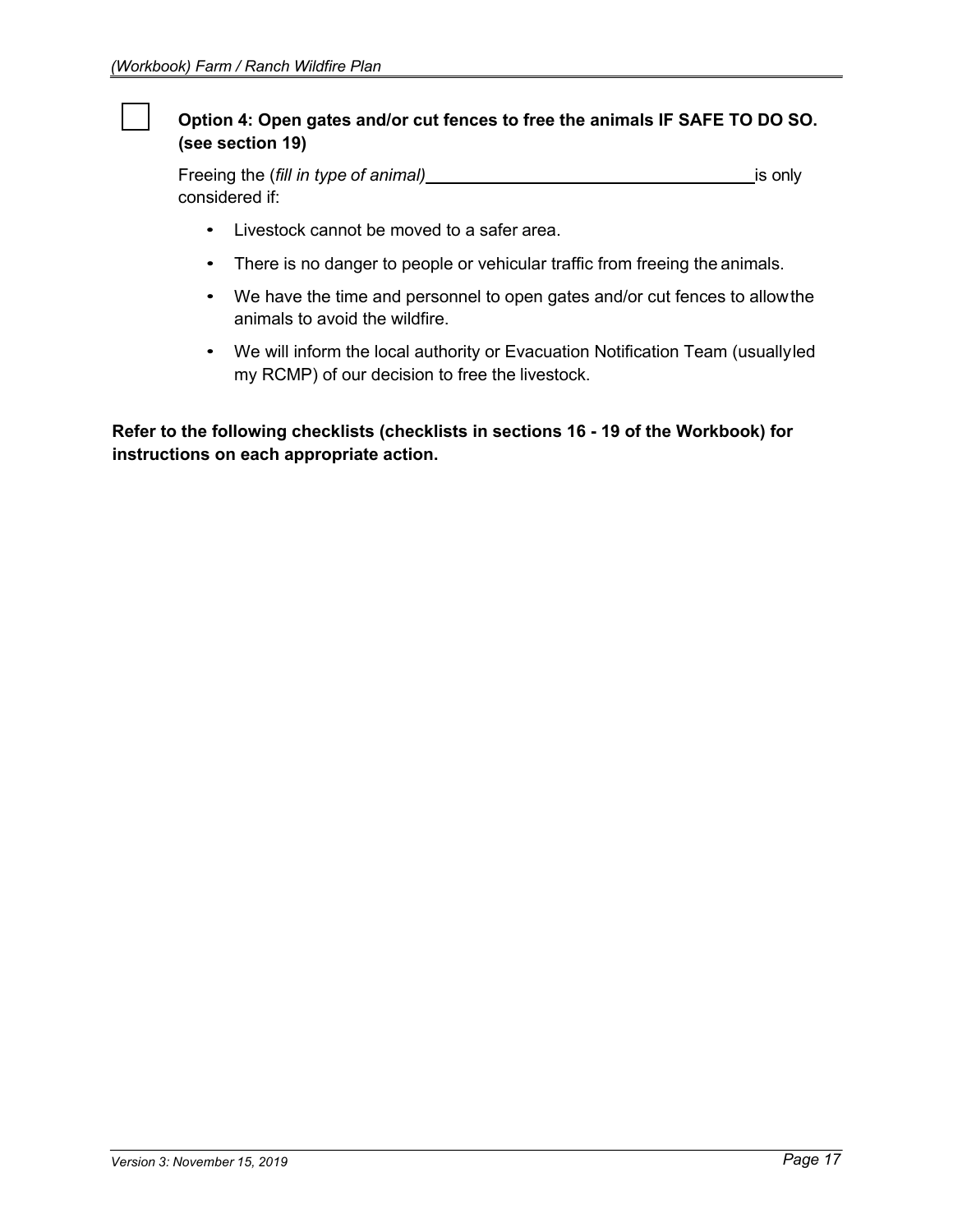## **16. Checklist for Sheltering Livestock in Barn**

The following steps should be taken if sheltering livestock in barn is selected.

| 1. Ensure there is sufficient time, personnel, and equipment to move livestock to a |
|-------------------------------------------------------------------------------------|
| protected barn. Ask family members, neighbours, and others for help.                |

- 2. Move animals to one or more protected barn or other structures on the farm where the animals will be safe. A protected structure is one where:
	- Combustible materials have been removed around the structure
	- Fire resistant materials have been used in its construction
	- Sprinklers can offer protection from forest fire hazards
	- Water pumps for the sprinkler system have backup power

3. Ensure animals have access to food sources, clean water, and ample living space, and that support systems are connected to backup power.

## **17. Checklist for Moving Livestock to On-Site Outdoor Location**

The following steps should be taken if moving animals to an outdoor location is selected.

| 1. Ensure there is sufficient time, personnel, and equipment to move livestock to a  |
|--------------------------------------------------------------------------------------|
| safe outdoor location on-site such as a pasture or other irrigated or heavily-grazed |
| open area.                                                                           |

| 2. Move livestock to one or more open areas on the site where the animals will be |
|-----------------------------------------------------------------------------------|
| safely away from the hazard. A safe outdoor area is one where:                    |

- The field has been recently irrigated
- Fire breaks have been constructed
- The field has been heavily grazed
- Fencing is in place

3. Ensure animals have access to food sources, clean water, and ample living space.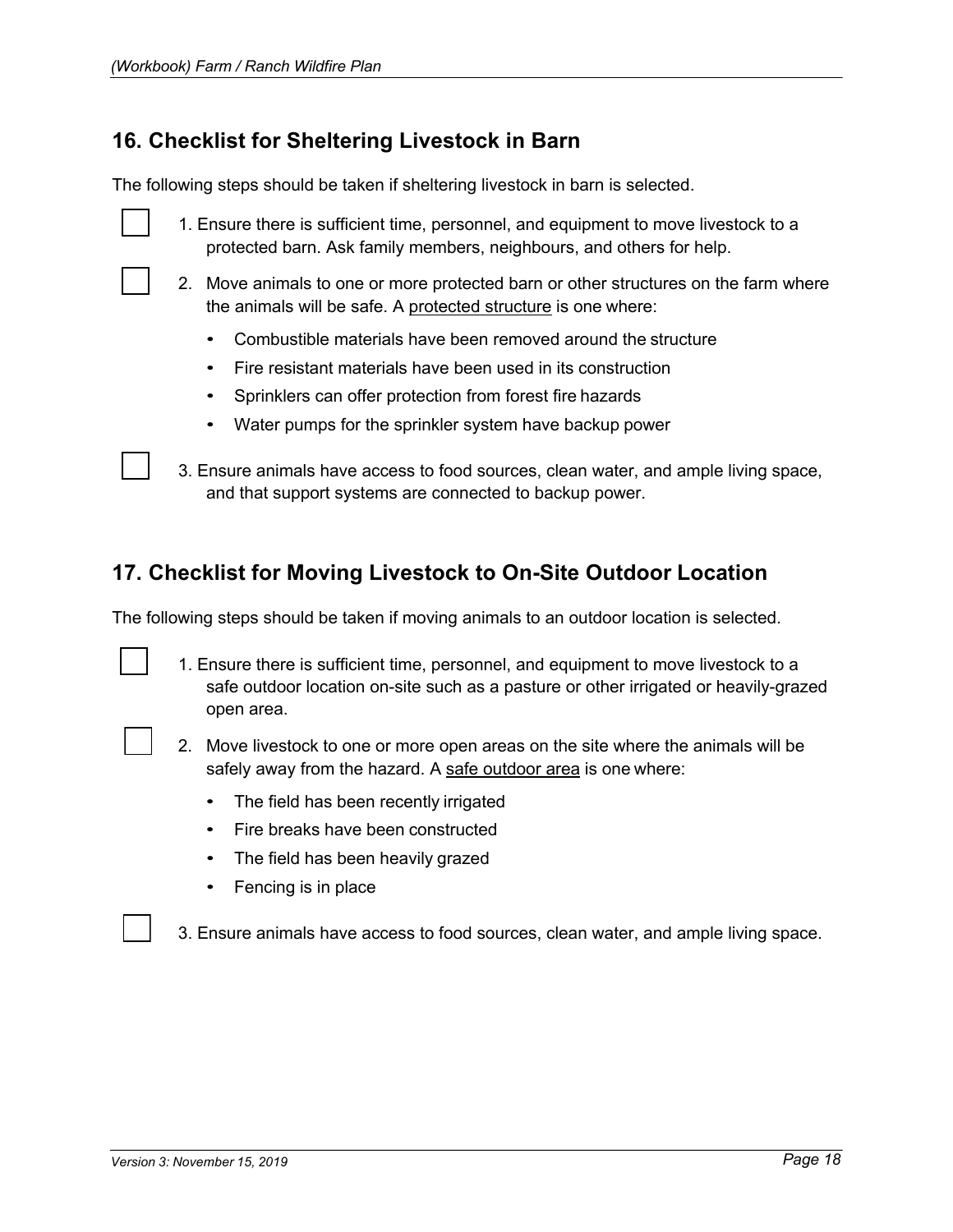## **18. Checklist for Relocating Livestock**

Consider the actions below for relocating livestock during a wildfire emergency. Livestock should, as much as possible, not be moved during an Evacuation Order to keep roads clear for people. RCMP will only allow livestock movement if it does not interfere with the movement of people



1. If time is short, the priority animals for livestock relocation off-site are:

| <b>Type of Livestock:</b> | <b>Number:</b> |
|---------------------------|----------------|
|                           |                |
|                           |                |
|                           |                |

2. Notify the primary site selected for receiving relocated livestock (consider a mutual aid agreement or memorandum of understanding).

- Name: 2008 and 2008 and 2008 and 2008 and 2008 and 2008 and 2008 and 2008 and 2008 and 2008 and 2008 and 200
- Physical address: .
- Phone number: **and the set of the set of the set of the set of the set of the set of the set of the set of the set of the set of the set of the set of the set of the set of the set of the set of the set of the set of the**
- Email address: .
- 3. Ensure all relocated animals have farm/owner identification, including just-in-time methods, for example paint on hooves, collaring, etc.
- 4. Ensure all biosecurity and disease control requirements for relocating your animals to the selected site are met, including documentation of required vaccinations.
- 5. Consult the Evacuation Notification Team (usually led by RCMP) or Regional District / Municipal EOC to determine routes that are safe to use. Record primary and alternate routes below.
	- Livestock pick-up location on site: .
	- **Primary route:**  $\blacksquare$
	- Alternate route: .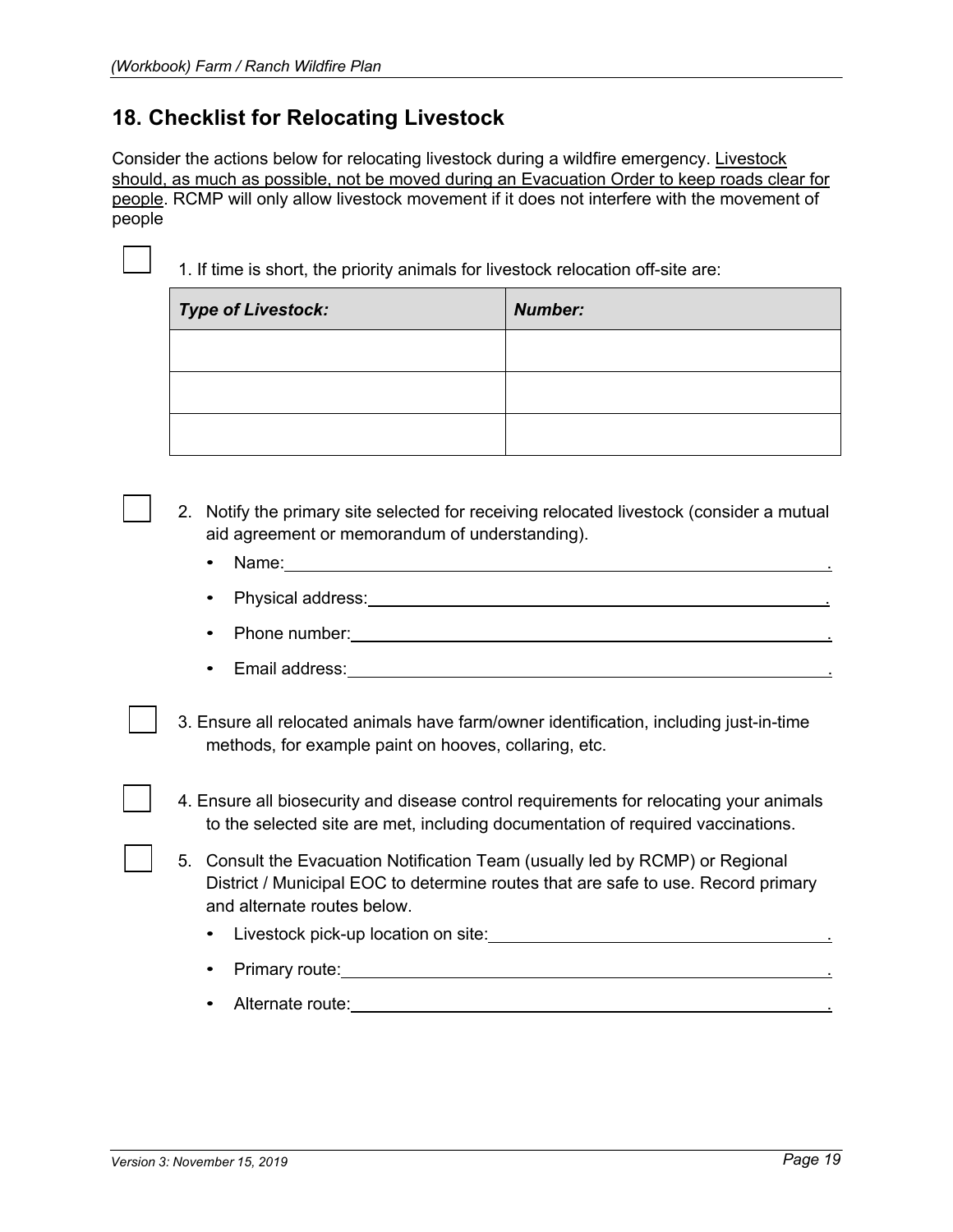| 6. Identify livestock haulers. |  |
|--------------------------------|--|
|--------------------------------|--|

- Hauler name: .
- Hauler phone number: .
- Email address: .

7. Identify any special challenges with assembling and loading your animals.

During emergencies, the primary responsibility for livestock protection lies with the individual producer and if they have the ability to relocate livestock themselves, they are encouraged to do so.

If a producer needs assistance with transporting farm business livestock during an Evacuation Alert (or Order if conditions permit), the local government that has issued the alert may be able to help. Funding assistance may be available. Contact the local Emergency Operations Call Centre and Ministry of Agriculture for current policy and procedures and any event-specific supports that may be available.

## **19. Checklist for Opening Gates, Cutting Fences to Free Animals**

If animals are to be freed, consider the steps outlined below.

1. Carefully consider the risk to motorists on nearby roadways and other persons who may be harmed by freeing animals. It is possible to open fences in a way that directs animals away from roadways and populated areas.

Note: Protecting livestock is important, but public safety takes precedence.

- 2. Ensure all relocated animals have farm/owner identification, including just-in-time methods, for example paint on hooves, collaring, etc.
- 3. Open the gates indicated on the *Agriculture Operation Map*, especially noting:
	- *a.* . *b.* . *c.* .

.

.

.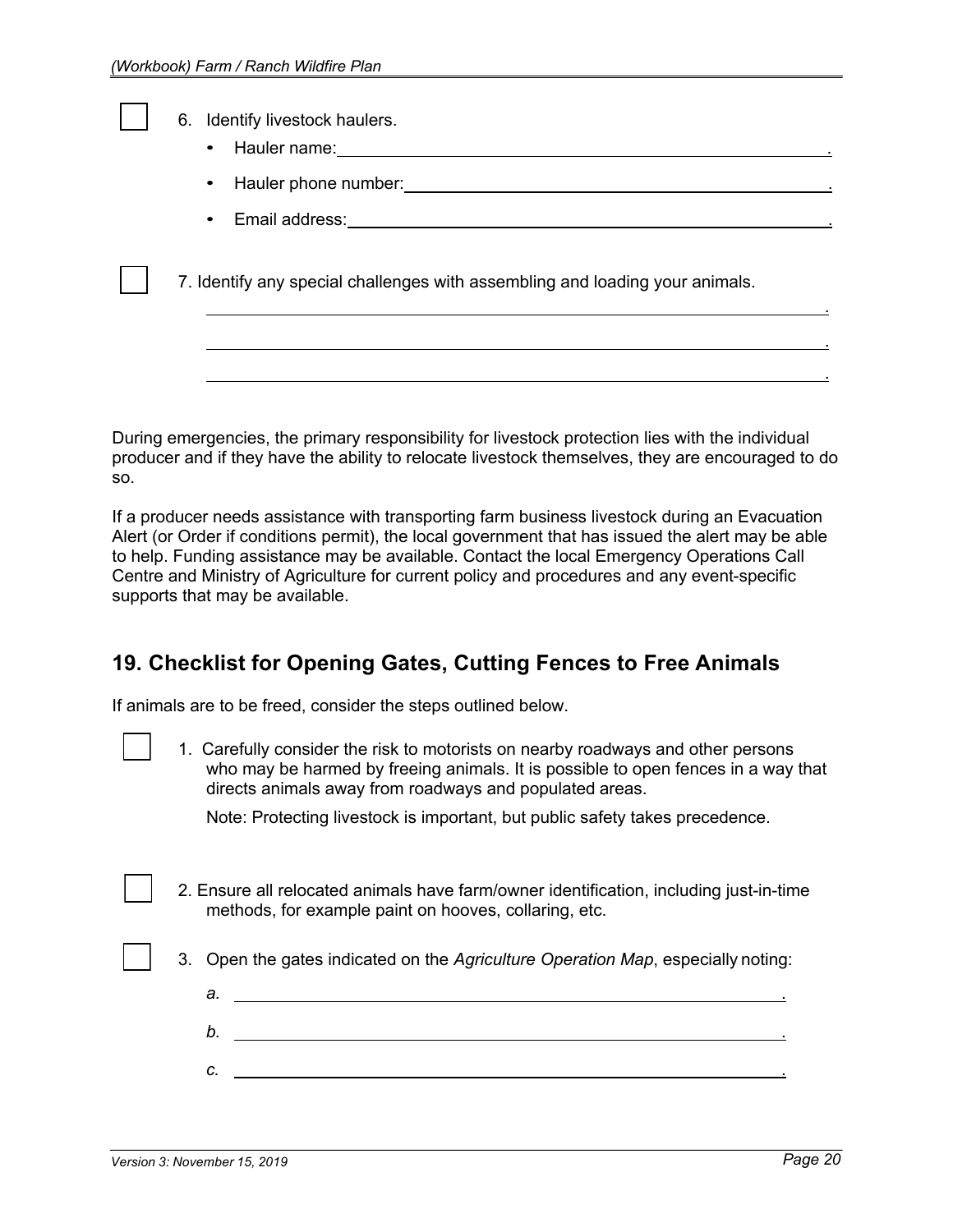|  | 4. Cut or open fences at the following locations to allow animals to avoid fire:    |
|--|-------------------------------------------------------------------------------------|
|  | $a.$ $\overline{\phantom{a}}$                                                       |
|  |                                                                                     |
|  |                                                                                     |
|  | 5. Notify the Evacuation Notification Team (usually led by RCMP) of the decision to |

5. Notify the Evacuation Notification Team (usually led by RCMP) of the decision to free the livestock when evacuating.

## **20. Checklist to Create a Fire Break**

If time allows creation of a fire break to protect agriculture operation structures, follow the instructions below.

|  | 1. The priorities for plowed or wetted fire breaks to protect structures are:         |  |  |
|--|---------------------------------------------------------------------------------------|--|--|
|  | $a.$ $\overline{\phantom{a}}$                                                         |  |  |
|  | b.<br><u> 1986 - Andrea Andrew Maria (h. 1986).</u><br>1906 - Andrew Maria (h. 1906). |  |  |
|  | $c.$ $\overline{\phantom{a}}$                                                         |  |  |
|  | 2. Consult the map showing which areas should be plowed or wetted down to crea        |  |  |

2. Consult the map showing which areas should be plowed or wetted down to create fire breaks.

## **21. Checklist to Deploy Sprinklers**

If sprinklers are to be used to protect structures, follow the instructions below.

|  | 1. The priorities for deploying sprinklers to protect structures are:                           |
|--|-------------------------------------------------------------------------------------------------|
|  | а.                                                                                              |
|  | b.                                                                                              |
|  | с.                                                                                              |
|  | 2. Consult the map showing how to lay out the sprinkler equipment and water<br>delivery system. |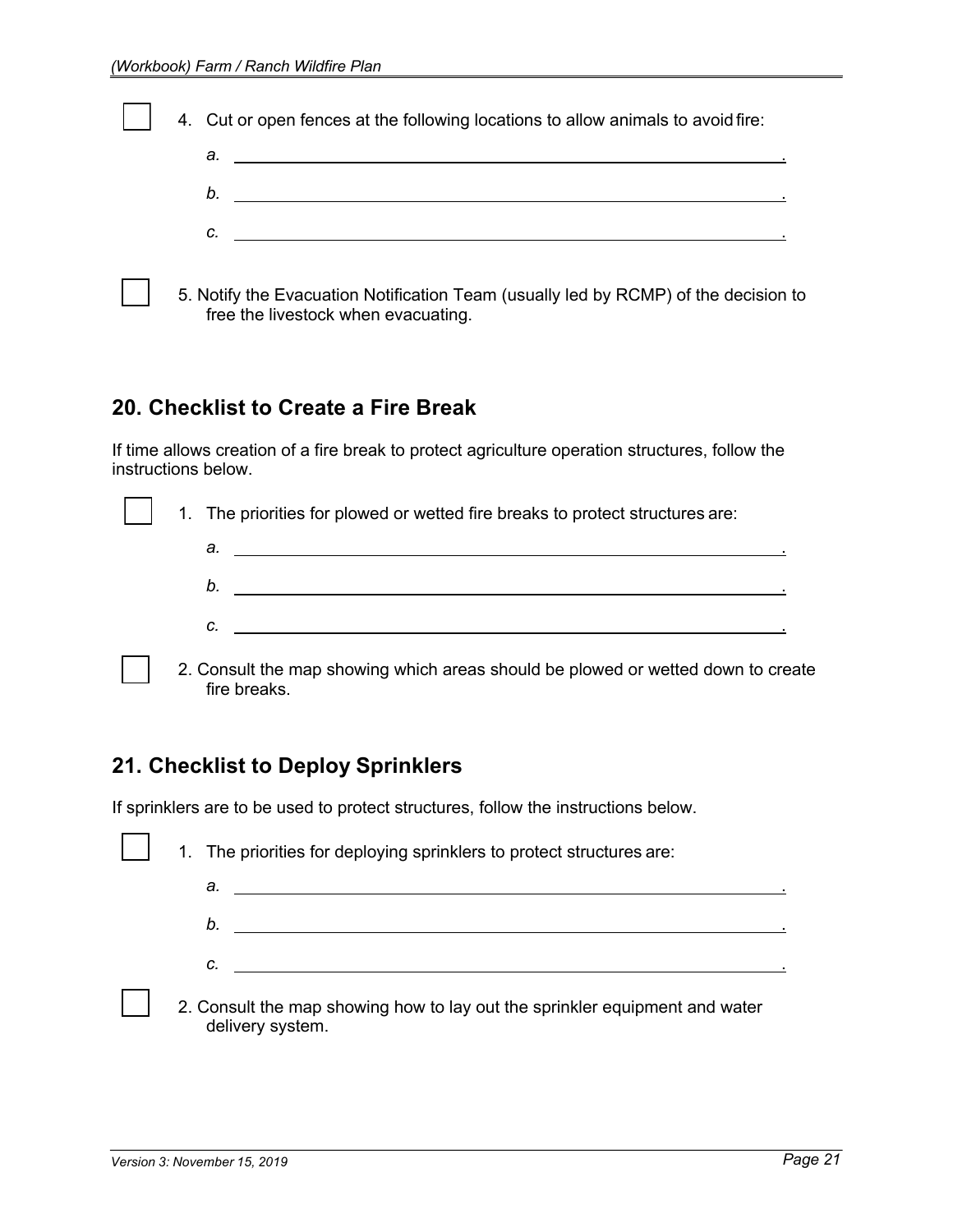3. Secure the water source, protect it against radiant heat, and remove nearby combustible materials.

|                     | 4. Activate pre-positioned irrigation systems and sprinklers on the property to help |
|---------------------|--------------------------------------------------------------------------------------|
| protect structures. |                                                                                      |

*Note: The Office of the Fire Commissioner recommends a wetting time of two hours prior to fire reaching the property for full saturation and effectiveness. Sprinklers should not be turned on until necessary to conserve water for fire suppression.* Check with the local water authority regarding potential water use restrictions for sprinklers.

### **22. Checklist for Operating Backup Generator**

When electrical equipment needs backup support, follow the steps below.

| 1. The priorities for providing equipment with backup generator are: |  |  |  |  |
|----------------------------------------------------------------------|--|--|--|--|
| а.                                                                   |  |  |  |  |
| b.                                                                   |  |  |  |  |
| C.                                                                   |  |  |  |  |
|                                                                      |  |  |  |  |
|                                                                      |  |  |  |  |

2. Consult the instructions and map showing how to set out the generator and connections.

3. Ensure there is enough fuel to operate the generator for 3 days.

- 4. Secure the generator and fuel; protect them from radiant heat from possible fire sources. Remove nearby combustible materials.
- 5. Ensure backup generator systems are on automatic switch that turns off regular electric power when the generator system is on.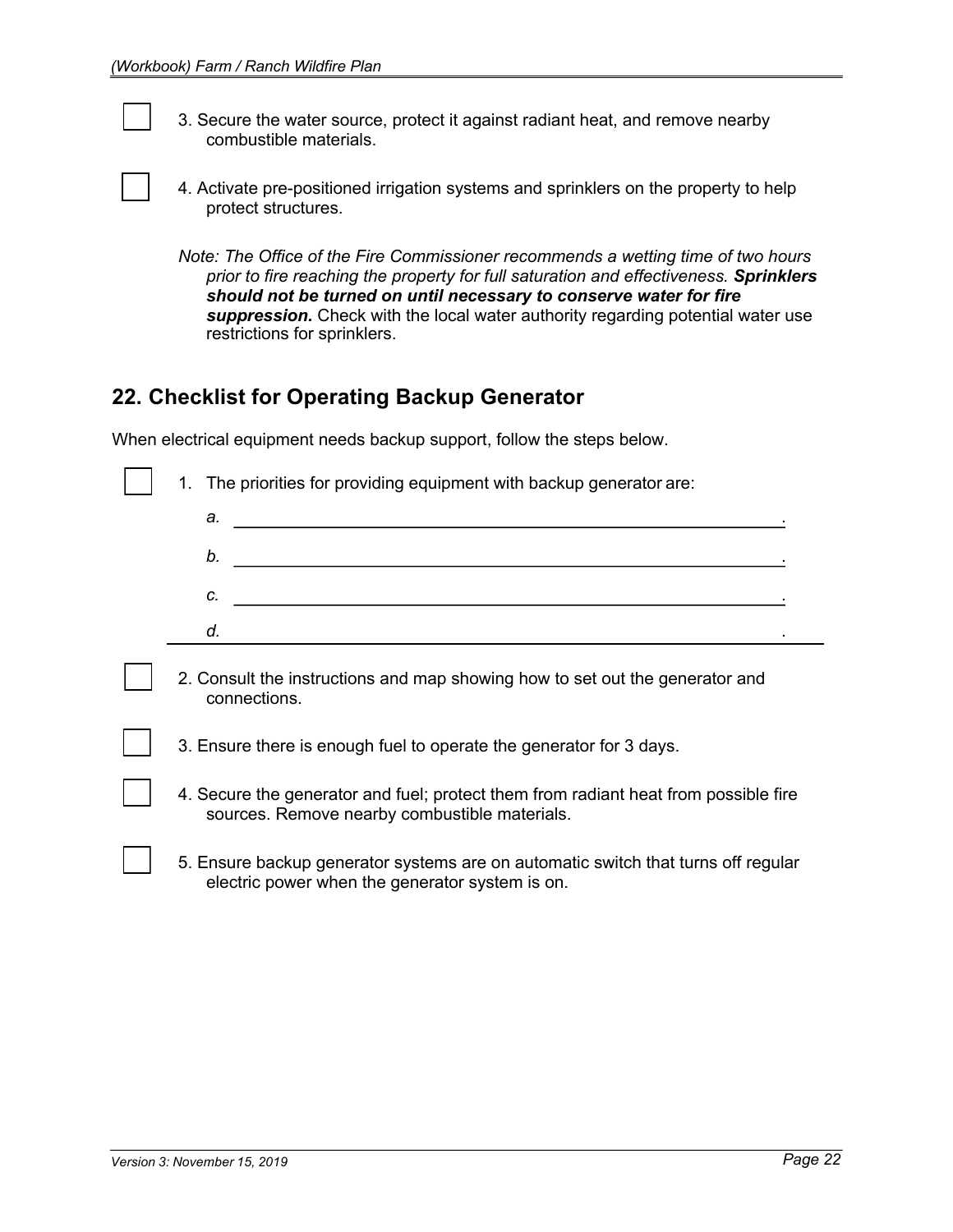## **23. Checklist for Personal Evacuation**

| 1. In addition to a Grab 'n Go Kit (a collection of essential personal items – see |
|------------------------------------------------------------------------------------|
| below), take the following items when evacuating:                                  |

- a. Identification that includes a photo and address, such as a driver's licence. This will help producers obtain a permit if they are allowed to temporarily return to the agriculture operation to attend to essential services, including care for livestock and essential crop management.
- b. Premise ID Number, if applicable.
- c. A copy of the *Wildfire Plan*, including the livestock inventory and any other appended or accessory information.
- d. Operation/farm related items
	- o Critical business documentation, building keys
	- o Employee records
	- o Tools and equipment for livestock handling, transport, care
- 2. Evacuate all personnel.
	- If an Evacuation Order is issued, ensure all personnel move to safety.
	- Family and staff can check with others by texting or emailing:

| . | .<br>$ -$ |  |
|---|-----------|--|
|   |           |  |

3. I have assembled a Grab 'n Go Kit and know its location. (see below)

#### **Suggested Personal Grab 'n Go Kit**

(Personalize for your needs & keep with you at all times)

For more information see: https://www2.gov.bc.ca/gov/content/safety/emergency-preparednessresponse-recovery/preparedbc/build-an-emergency-kit-and-grab-and-go-bag

- Bottled water  **Radio**
- Nutritious foods (dried fruits, granola bars, nuts, or beef jerky)
- Personal medications Pocket knife
- 
- 
- 
- Personal papers (copies of insurance, emergency contacts, prescriptions & identification)
- Flashlight
- 
- Whistle
- 
- Personal toiletries Emergency blanket and garbage bags
- Dust masks and gloves Extra pair of eye glasses
- Family photos (recent) Extra money, coins, phone cards
	- Book and / or game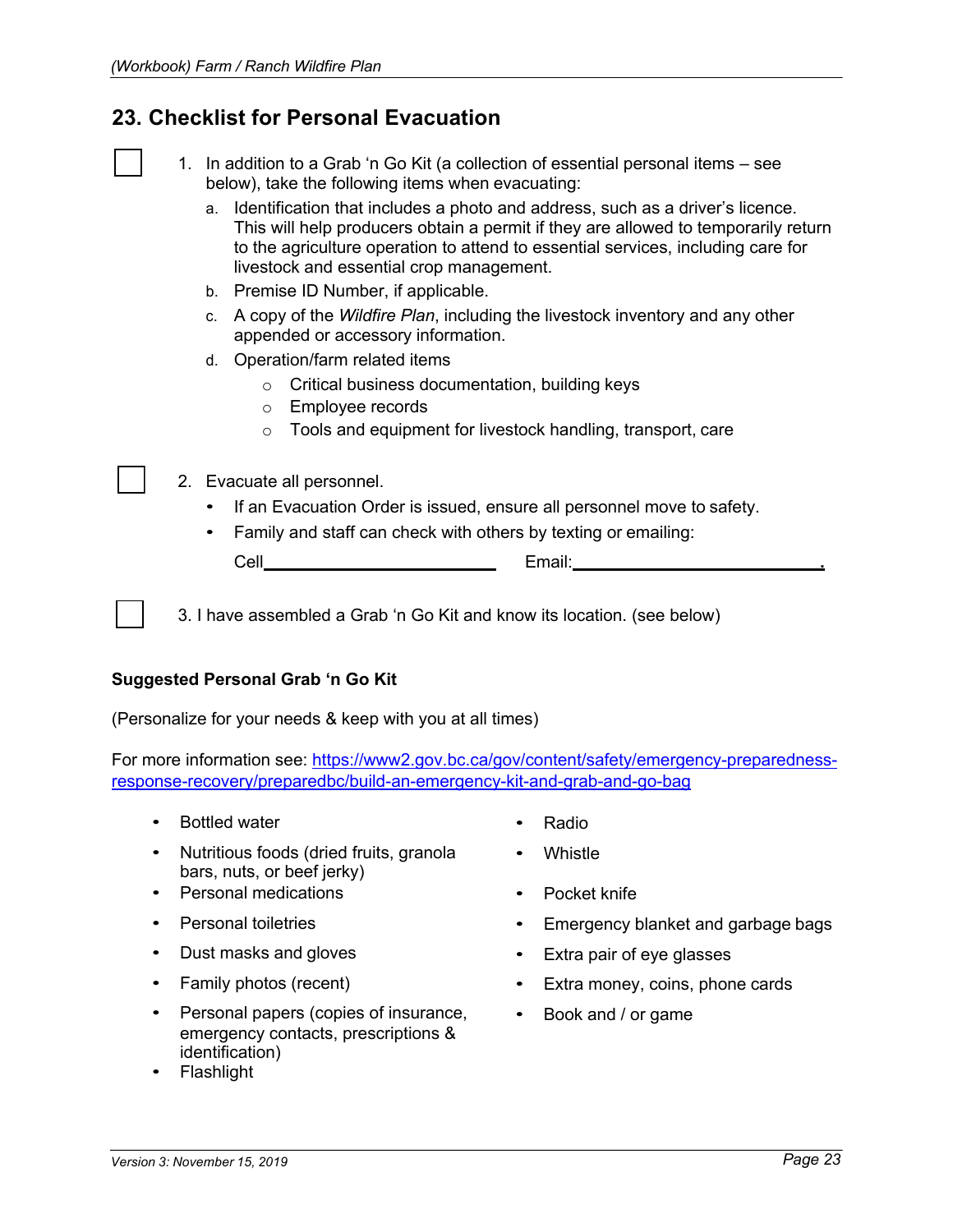#### **Suggested Car Kit**

(At the beginning of wildfire season prepare your car kit and store it in your vehicle. Keep up car maintenance and fuel so you don't run out.)

- 
- Nutritious foods (dried fruits, granola bars, nuts, or beef jerky)
- Manual can opener
- Comfortable, sturdy walking shoes
- Warm blanket
- Heavy-duty work gloves (leather)
- Dust masks and gloves
- Change of clothing
- Road map & compass
- Duct tape and garbage bags
- Bottled water First aid kit & manual
	- Fire extinguisher
	- Flashlight (+ extra batteries)
	- Flares, candles w/matches & jar
	- Ziplock bags, toilet tissue
	- Hardhat
	- Large, sturdy backpack
	- Small tool kit
	- Booster cables
	- Deck of cards, good book

## **24. Checklist for Visitor and Employee Evacuation**

*[Skip to Part C if you do not receive significant numbers of visitors or do not have employees on your property that would be at risk during the wildfire season]*

#### **Before an Evacuation**

**1. Roles and Responsibilities** for implementing the evacuation plan are identified below. Contact information for designated individuals is included in *Section 4 – Emergency Contacts.*

| <b>Individual Name</b> | <b>Role</b>                                     | <b>Responsibility</b> |
|------------------------|-------------------------------------------------|-----------------------|
|                        | <b>Primary Decision Maker /</b><br>Coordinator: |                       |
|                        | Back-up Decision Maker /<br>Coordinator:        |                       |
|                        | Other:                                          |                       |
|                        |                                                 |                       |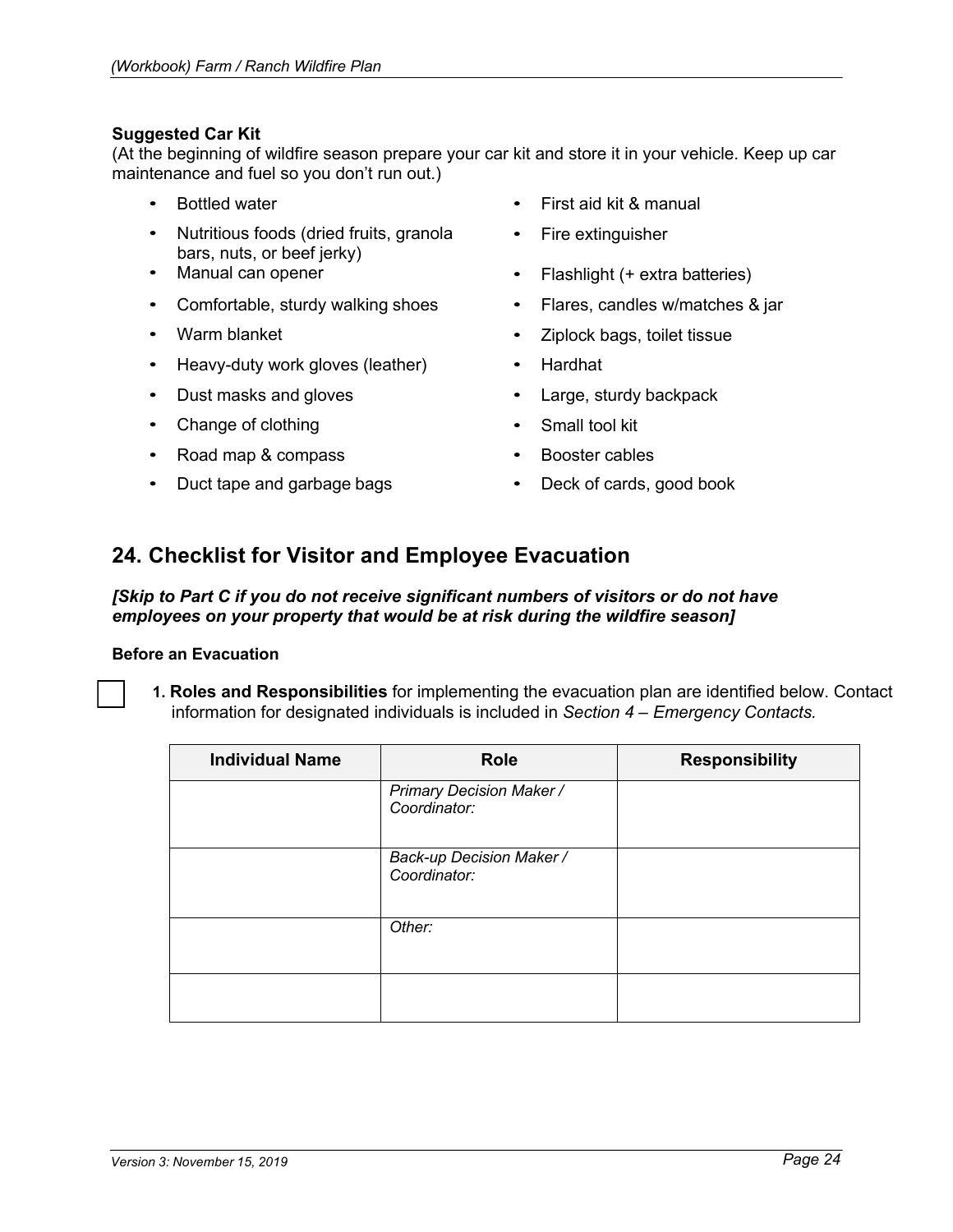2*.* The following **Communications Plan** outlines how communications should occur with the individuals or groups listed during a wildfire emergency.

| Who to<br><b>Communicate</b><br><b>With</b>               | <b>What to Communicate (and How)</b>                                                                                                                                                                                       | <b>Responsibility</b> |
|-----------------------------------------------------------|----------------------------------------------------------------------------------------------------------------------------------------------------------------------------------------------------------------------------|-----------------------|
| Employees                                                 | Wildfire / evacuation status and<br>procedures (e.g., meetings / verbal<br>updates, plan review and discussion,<br>evacuation plan copy and training<br>provided at orientation)                                           |                       |
| <b>Visitors</b>                                           | Wildfire/ evacuation status and<br>$\bullet$<br><b>Public Safety Announcements</b><br>as/if available (e.g., posted on<br>site and on website)                                                                             |                       |
|                                                           | Evacuation procedures (e.g.,<br>$\bullet$<br>verbal directions, information,<br>instructions, bulletins, evacuation<br>map posted on site)                                                                                 |                       |
| <b>Local Government</b><br>Emergency<br><b>Operations</b> | Evacuation status (monitor<br>$\bullet$<br>website minimum on a daily<br>basis, receive email or social<br>media notifications as/if<br>available)                                                                         |                       |
|                                                           | Seek information and guidance<br>as/if required in support of<br>decision making in advance of an<br>evacuation order - during alert<br>stage (e.g., direct communication<br>with emergency operations as/if<br>available) |                       |
| <b>BC Wildfire Service</b>                                | Wildfire status, evacuation status,<br>(monitor BCWS website<br>minimum on a daily basis,<br>receive BCWS social media<br>updates)                                                                                         |                       |
| Other                                                     |                                                                                                                                                                                                                            |                       |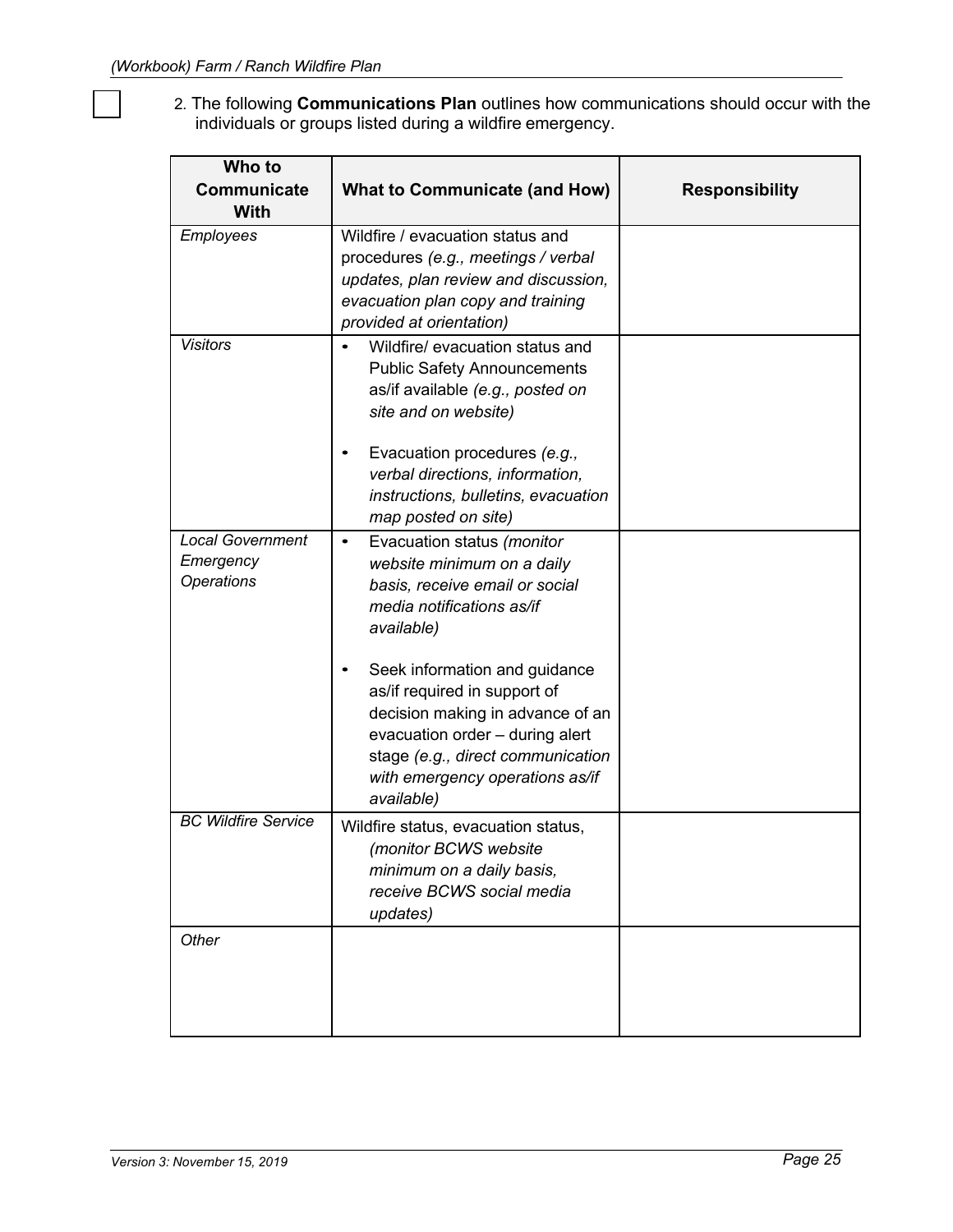#### *(Workbook) Farm / Ranch Wildfire Plan*

 3. **Routes and Exits** from our operation, including all buildings and business sites where visitors and employees may be located at any given time have been identified and are indicated on an **evacuation map** (see map in section *5*). Any special procedures required to ensure exit is unconstrained are identified.

| <b>Site or Building</b> | Route / Exit | <b>Special Procedures</b> |
|-------------------------|--------------|---------------------------|
|                         |              |                           |
|                         |              |                           |
|                         |              |                           |
|                         |              |                           |
|                         |              |                           |

- 4. Our post-evacuation assembly area as indicated on the evacuation map (see map in *Section 5*) is as follows:
- 5. Our system for accounting for personnel and visitors includes the following procedures (include a final property sweep):

6. Emergency shut-off procedures for utilities, equipment and processes are confirmed. The following must be shut-off prior to evacuating:

| Utilities (specify): _ |
|------------------------|
|                        |

Equipment (*specify*):

Processes (*specify*):

Other (*specify*):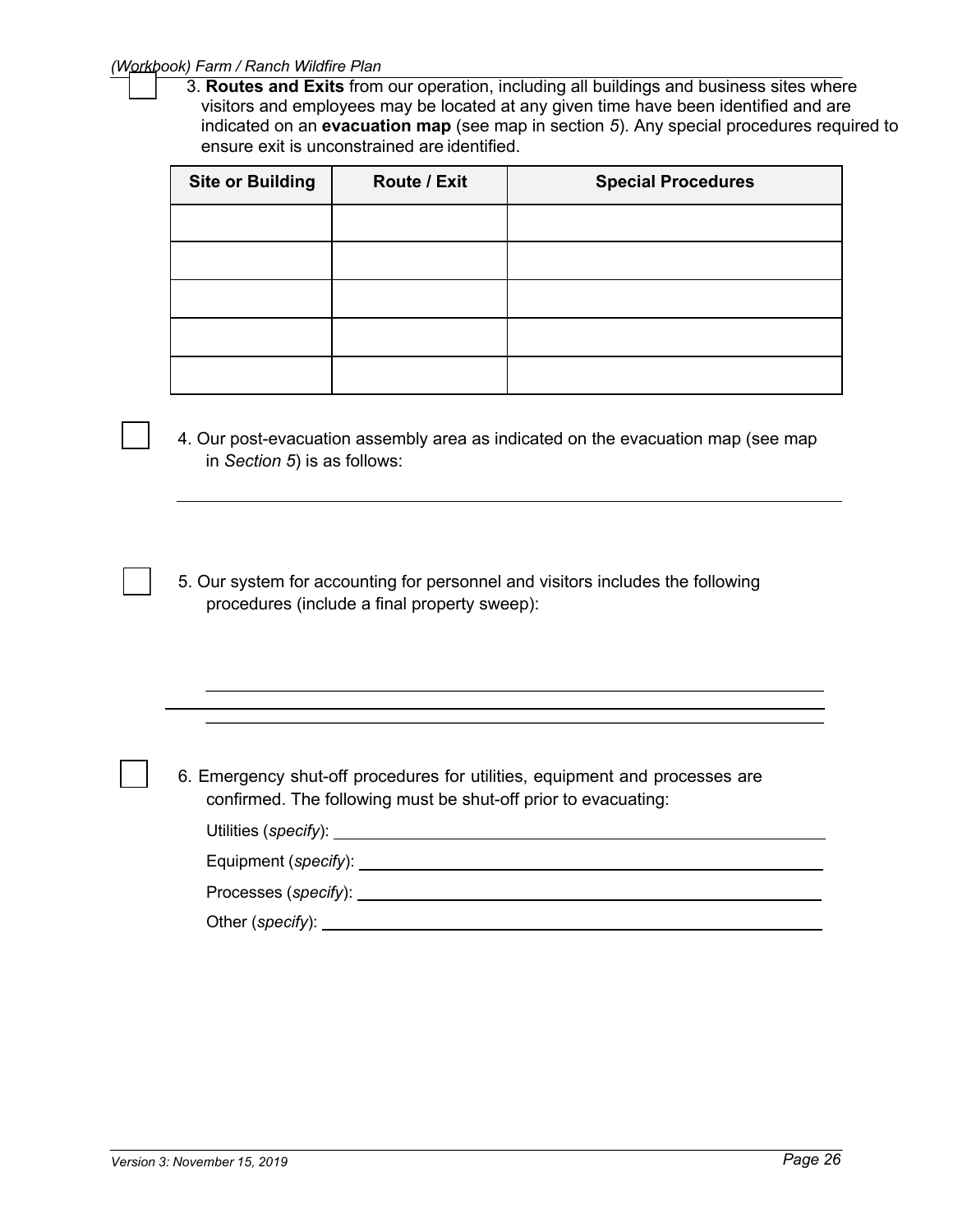| 7. Procedures for assisting visitors and employees with disabilities or mobility issues are as<br>follows:                                                                                                                                   |
|----------------------------------------------------------------------------------------------------------------------------------------------------------------------------------------------------------------------------------------------|
|                                                                                                                                                                                                                                              |
|                                                                                                                                                                                                                                              |
| 8. Employees are aware of the evacuation procedures and routes and these can be<br>effectively communicated to visitors during an evacuation. Annual or periodic mock<br>evacuations are recommended to test your system and train employees |
| <b>During an Evacuation</b>                                                                                                                                                                                                                  |
| 1. Follow instructions provided by emergency officials.                                                                                                                                                                                      |
| 2. Complete emergency shut-off procedures for utilities, equipment, and processes.                                                                                                                                                           |
| 3. Take your individual Grab 'n Go Kits and critical business paperwork.                                                                                                                                                                     |
| 4. Assist individuals with mobility issues or disabilities.                                                                                                                                                                                  |
| 5. Account for personnel and visitors after evacuating.                                                                                                                                                                                      |
|                                                                                                                                                                                                                                              |

#### **After Evacuation**

Once the Evacuation Order is rescinded emergency officials (local government or Province) will advise when it is safe to return and if there are any special considerations to ensure the safety of visitors and staff at your operation.

## *Part C: After a Wildfire*

## **25. Checklist for Damage Assessment**

Once the evacuation order has been lifted and if damage is observed on the agriculture operation, consider these steps to limit further damage.



1. Check livestock that sheltered-in-place at the earliest possible opportunity, and provide for their needs with water, feed, and safety.



2. Inspect the agriculture operation for hazards and damage. Take care to avoid hazards, such as smoldering tree roots underground.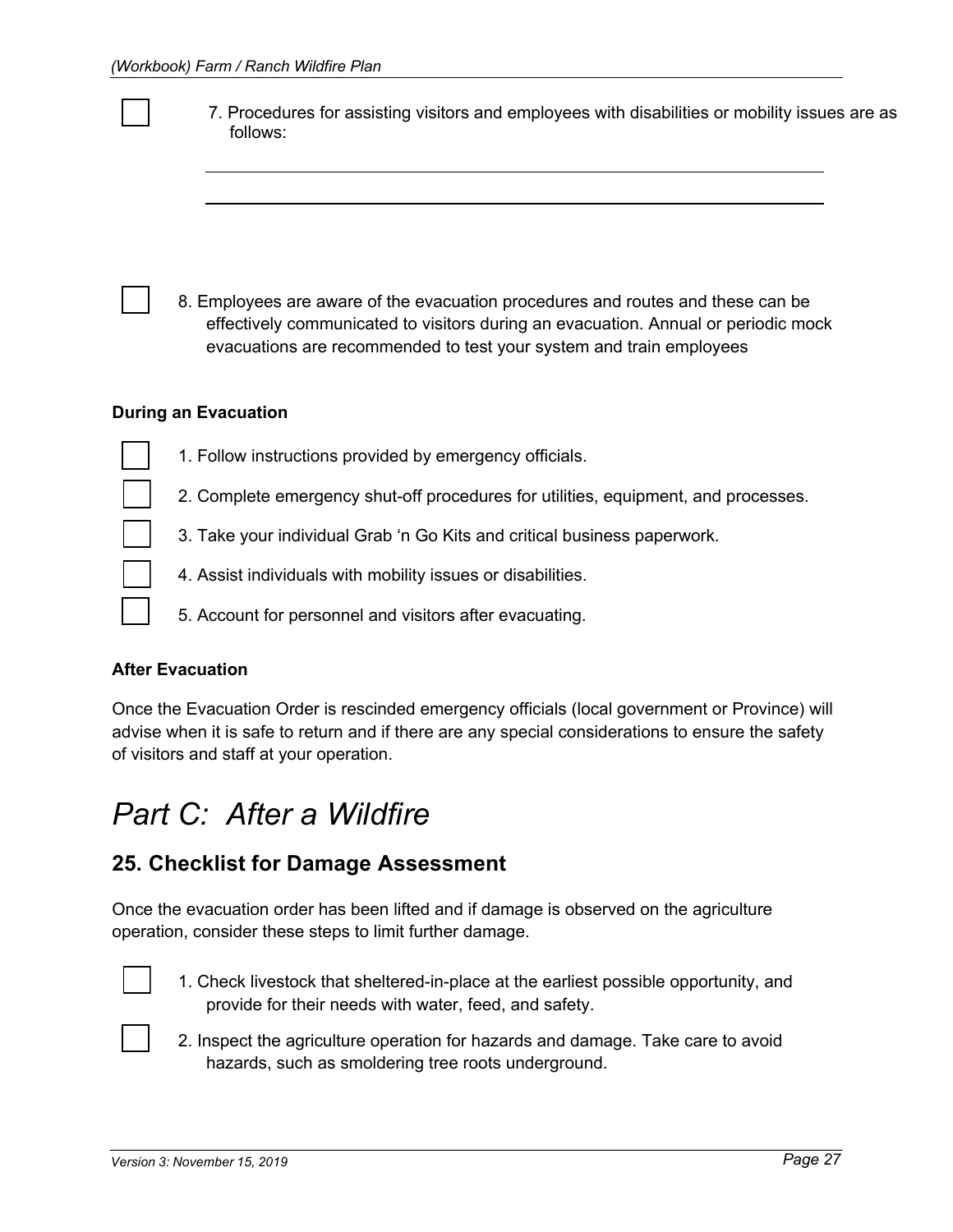3. Contact insurance agent or broker (refer to the Guide *section 12, Insurance Information* and *section 26, Initiating Insurance of Other Loss Coverage* below).

- 4. Document any loss of livestock, buildings, fences, or equipment in writing, using the inventory to verify losses. Document salvaged items.
- 5. Take samples as required for laboratory assessment of damage (e.g., smoke taint of grapes).

6. Take photographs and video of any damage following a disaster to document the loss (ideally before and after taking any recovery action). Take photographs from the same location/position as your pre-event baseline photographs.

7. Secure the site.

## **26. Checklist for Initiating Insurance or Other Loss Coverage**

- 1. Review insurance policy with the insurance agent or broker and report the damage/loss.
- 
- 2. Review any government supported risk management program you have paid into or subscribed to with the government agent and report the damage/loss.
- 3. Assemble all required supporting documentation and complete and submit claims for losses.

## **27. Checklist for Recovery**

The following steps should be taken to continue the disaster recovery process.

- 
- 1. Work with neighbours to locate and identify loose animals in the area, and to return livestock that escaped or were treed.

- 2. Seek assistance from agriculture associations active in your area (refer to the Contact List in *Section 4*), and from the Regional Districts.
- - 3. Work with neighbours to get the agriculture operation and the community operational as soon as possible.
	- 4. Attend community recovery information sessions to find out about provincial measures that may assist the agriculture operation with disaster recovery.
	- 5. If eligible, apply for Provincial Disaster Financial Assistance through Emergency Management B.C. Website: https://www2.gov.bc.ca/gov/content/safety/emergency-preparedness-responserecovery/emergency-response-and-recovery/disaster-financial-assistance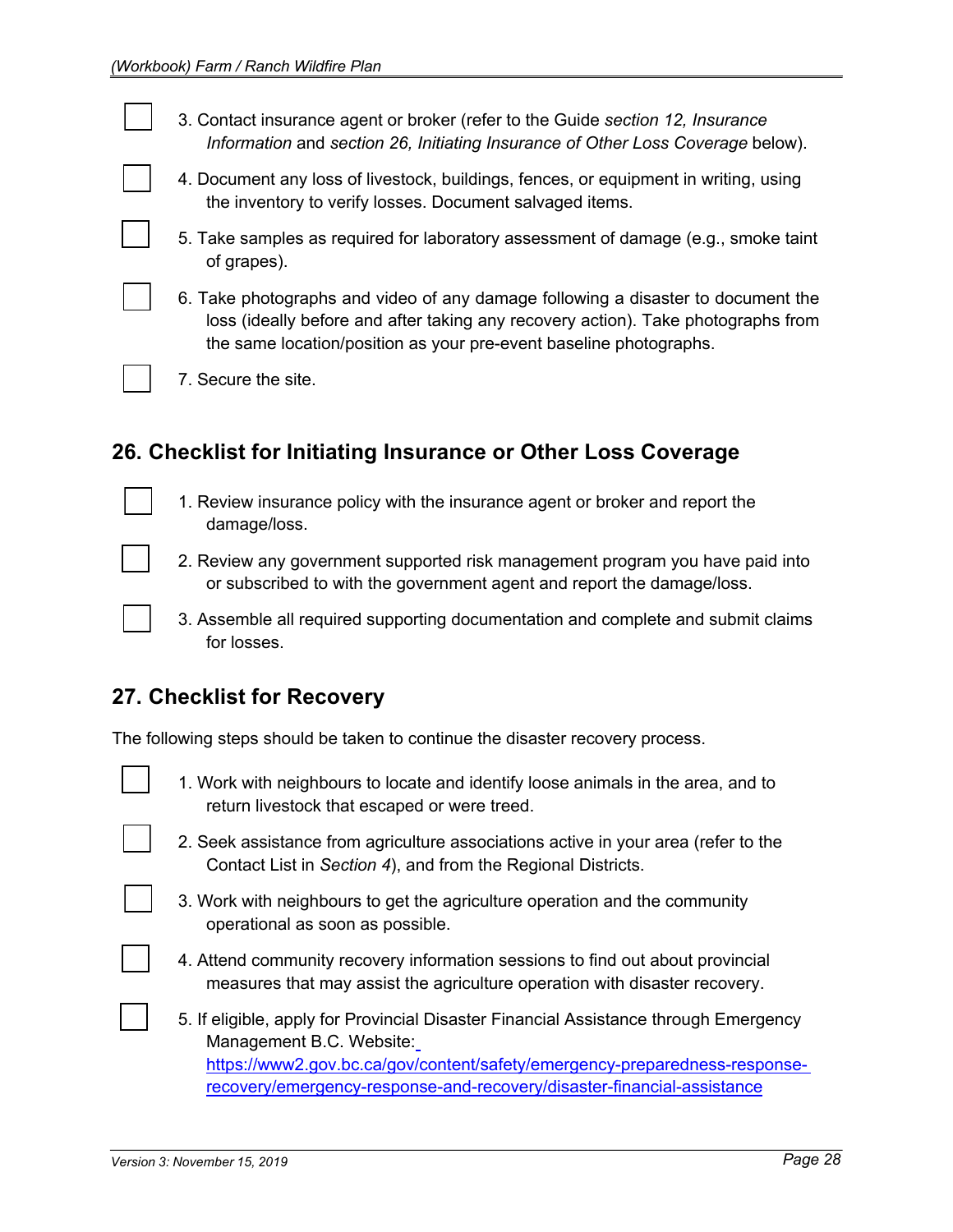6. If eligible, apply for BC Wildfire Service Fire Suppression Disturbance Rehabilitation for damages on private property as a direct result of fire suppression activities (contact local BCWS fire zone office).

## *Part D: When Wildfire Plan is Complete*

## *28.* **Finalizing, Storing and Sharing the** *Wildfire Plan*

 1. Digital and hard copies of the completed Wildfire Plan (including maps and all relevant *Wildfire Plan* elements) have been made and stored in multiple locations. Specify the location, format (hard or digital copy below), and holder of the copy, as applicable):

Operation buildings (*specify*):

Personal vehicle (*specify*):

Grab n Go Kit (*specify*):

Off-site location (*specify*):

Cloud Storage (*specify username, password or individual with access*):

 2. The *Wildfire Plan* has been reviewed with *(specify family members, employees, others)*:

 3. The separate *Wildfire Plan Summary* (Appendix 1) has been completed and shared with the following authorities or individuals *(specify name, title/organization, contact information, and date)*:

Regional District/Local Government Emergency Management: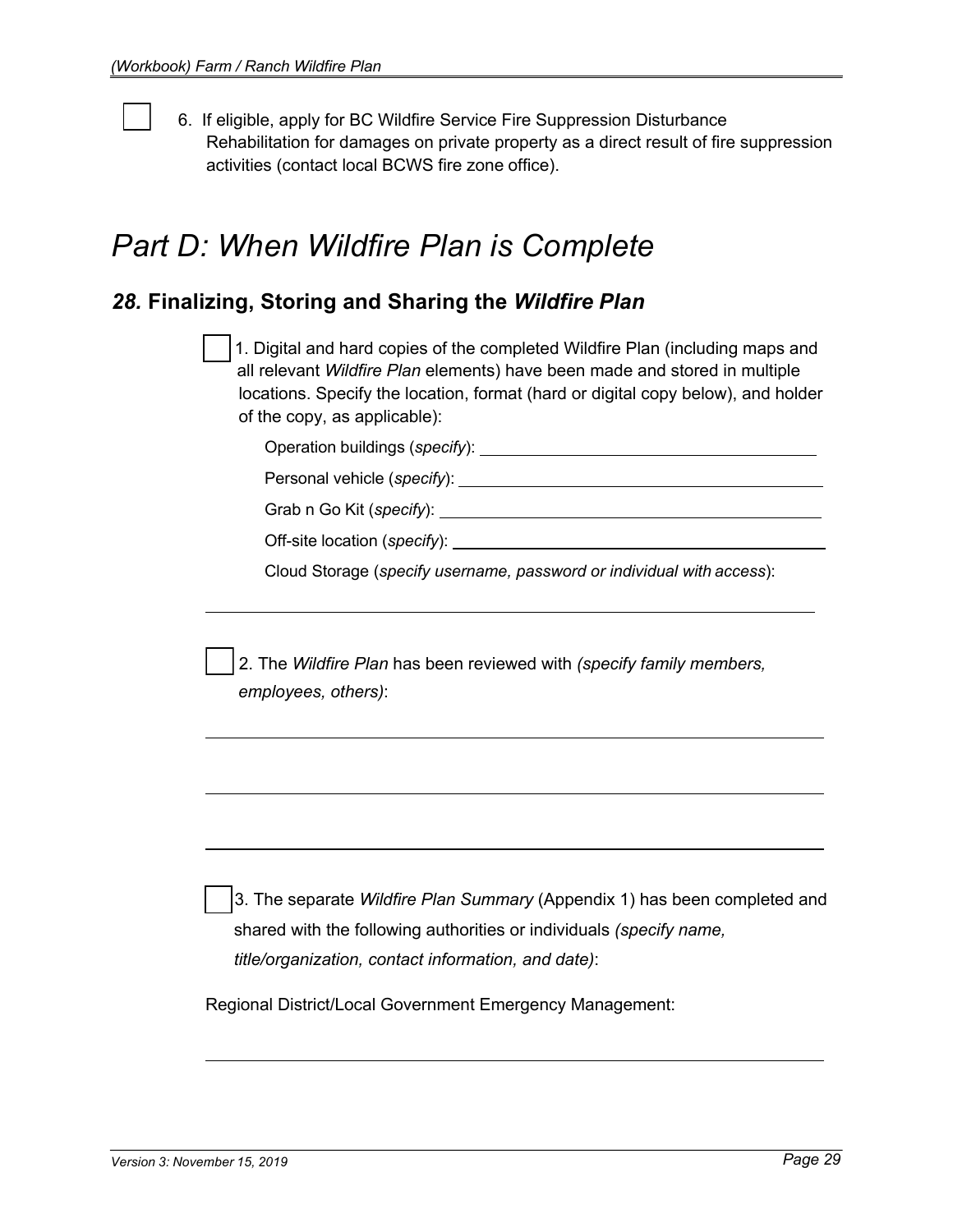| Other: |  |
|--------|--|

 4. The *Wildfire Plan* will be reviewed again and updated as significant changes occur and at minimum within one year by (specify date and assigned responsibility):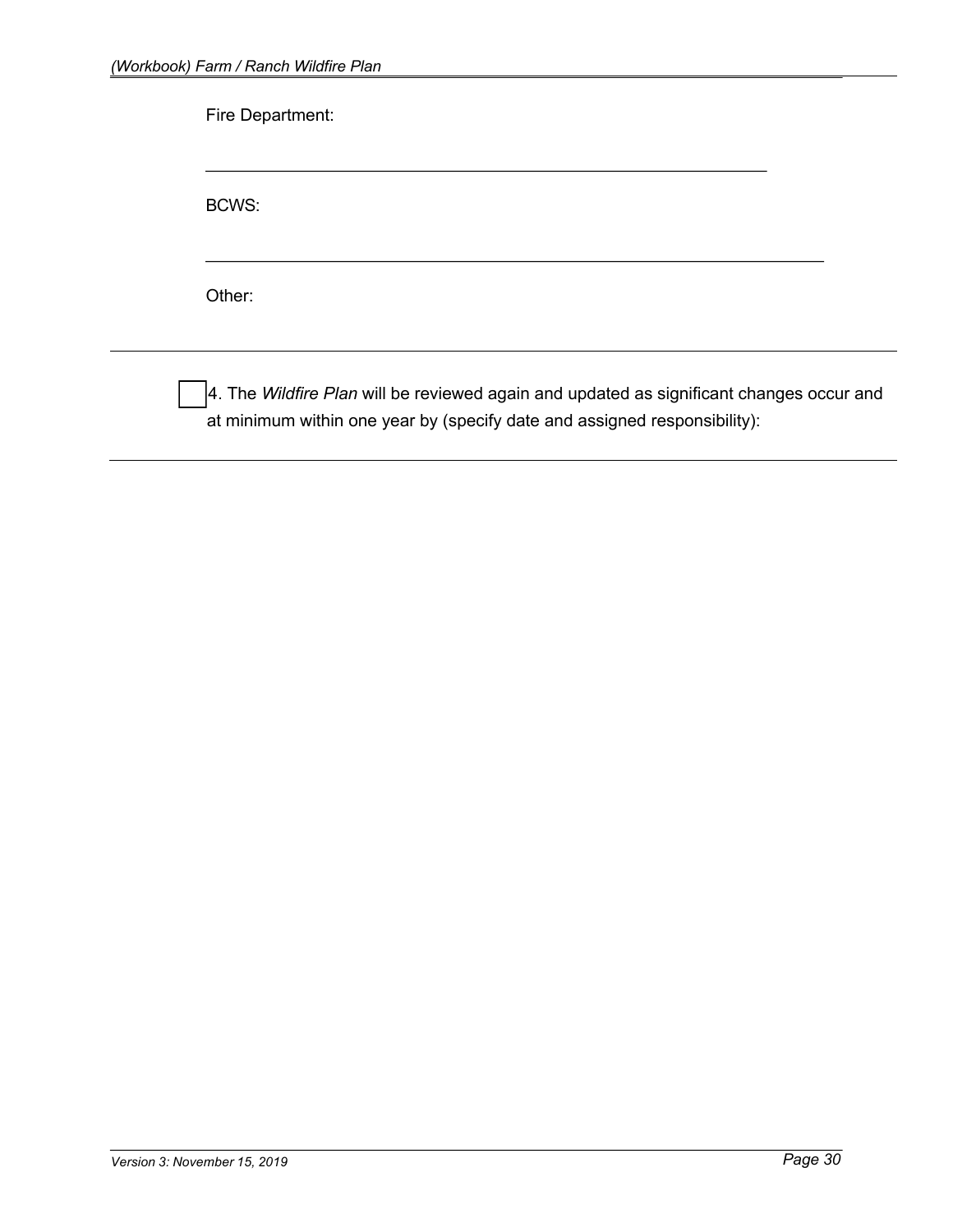## *Appendix 1: Farm / Ranch Wildfire Plan Summary*

Key information from your completed *Wildfire Plan* may be used as a *Wildfire Plan Summary*  to summarize relevant information. This *Wildfire Plan Summary* may be used to initiate dialogue with key agencies (e.g. regional district, fire departments, BC Wildfire Service) in advance of the wildfire season and may assist to support identification and protection of your operation.

Some producers may want to adapt this *Wildfire Plan Summary* for their own purposes, and for different end-users such as employees, managers, owner, family, neighbours.

**Note**: If you completed the fillable PDF document, this information will auto-populate in the *Wildfire Plan Summary* below.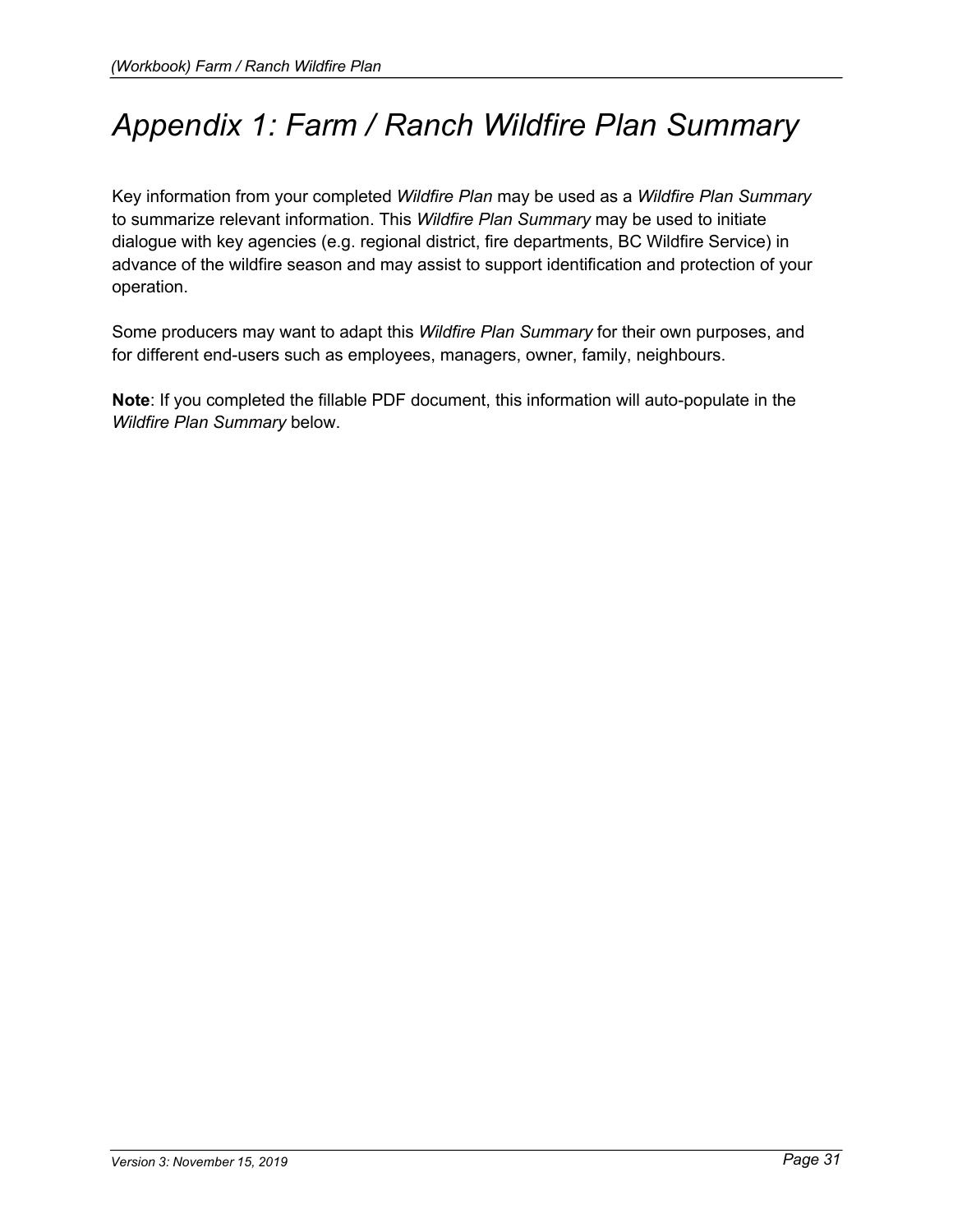## **Farm / Ranch Wildfire Plan Summary**

(Agricultural Operation Name)

**Key Wildfire Plan information is current as of the last date revised:**

## **List of Maps attached:**



| <b>AGRICULTURE OPERATION INFORMATION AND EMERGENCY CONTACTS (Sections 2)</b><br>and $4)$ |  |                     |  |                     |  |  |  |
|------------------------------------------------------------------------------------------|--|---------------------|--|---------------------|--|--|--|
| Agriculture Operation name                                                               |  |                     |  |                     |  |  |  |
| Parcel Identifier Number<br>$(PID)$ :                                                    |  | Folio Number:       |  | Premises ID number: |  |  |  |
| Agriculture Operation physical address:                                                  |  |                     |  |                     |  |  |  |
| Owner name(s):                                                                           |  |                     |  |                     |  |  |  |
| Landline tel. number:                                                                    |  | Mobile tel. number: |  | Email address:      |  |  |  |
| Lessee name(s):                                                                          |  |                     |  |                     |  |  |  |
| Landline tel. number:                                                                    |  | Mobile tel. number: |  | Email address:      |  |  |  |
| Lessee mailing address (if different from above):                                        |  |                     |  |                     |  |  |  |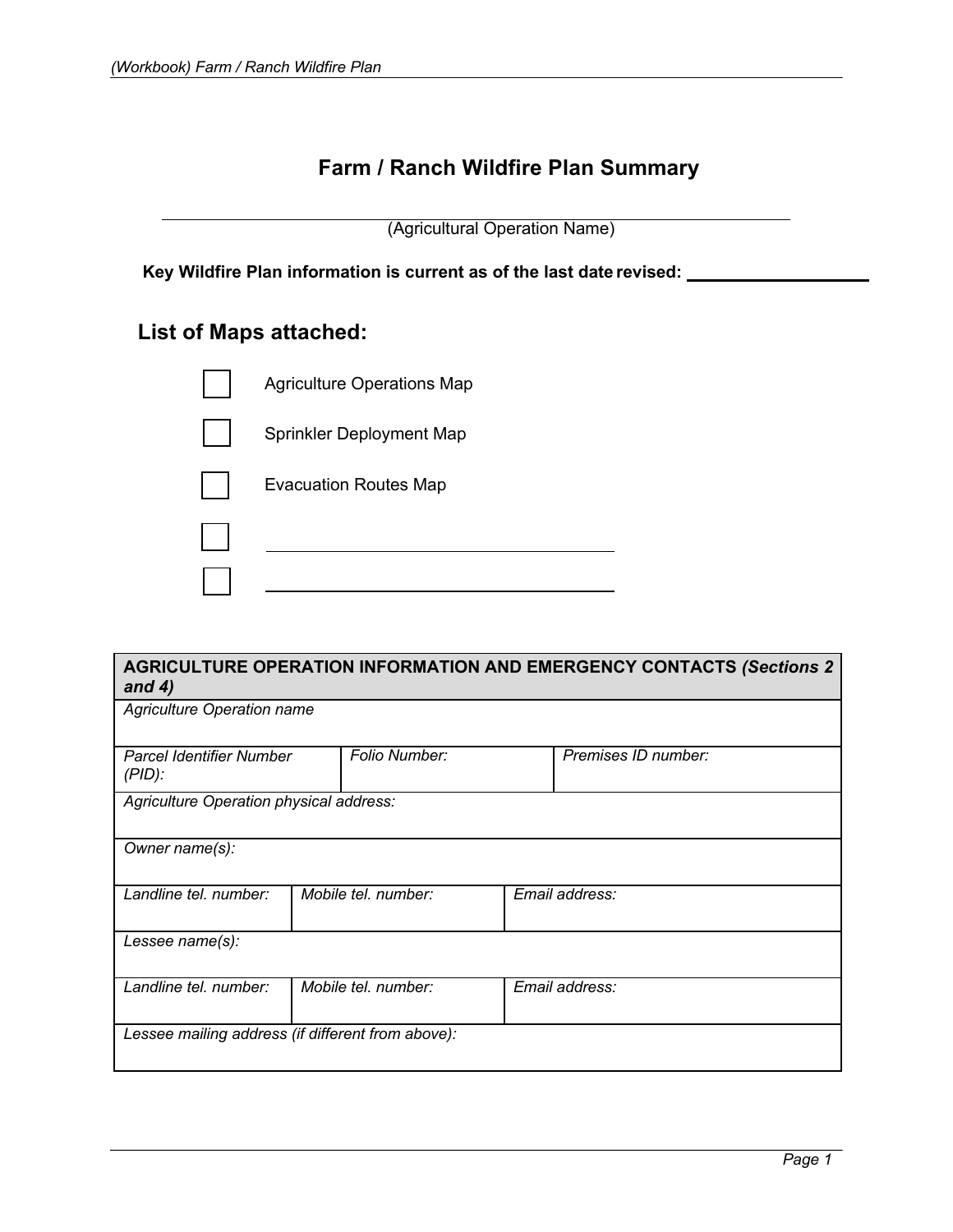| Manager(s) (other than owner, identify local contact available to attend):            |                     |      |         |                                     |        |          |  |  |
|---------------------------------------------------------------------------------------|---------------------|------|---------|-------------------------------------|--------|----------|--|--|
| Landline tel. number:                                                                 | Mobile tel. number: |      |         | Email address:                      |        |          |  |  |
| Out-of-Region Contact:                                                                |                     |      |         |                                     |        |          |  |  |
| Landline tel. number:                                                                 | Mobile tel. number: |      |         | Email address:                      |        |          |  |  |
| Number of individuals normally on the farm:                                           |                     |      | Family: |                                     | Staff: | Tenants: |  |  |
| <b>RANGE TENURE INFORMATION (Section 3)</b>                                           |                     |      |         |                                     |        |          |  |  |
| Range Agreement Number:                                                               |                     |      |         |                                     |        |          |  |  |
| Range Tenure Location(s) (nearest cross roads, general location description):         |                     |      |         |                                     |        |          |  |  |
| <b>LIVESTOCK LOCATION DURING WILDFIRE SEASON (Section 7)</b>                          |                     |      |         |                                     |        |          |  |  |
| Expected livestock numbers by location during the early (May – June) and peak (July – |                     |      |         | September) fire seasons             |        |          |  |  |
| # of animals at the farm:                                                             |                     |      |         | # of animals on Crown range tenure: |        |          |  |  |
| Early                                                                                 |                     | Peak |         |                                     | Peak   |          |  |  |
| Cattle:                                                                               |                     |      |         | Cattle:                             |        |          |  |  |
| Horses:                                                                               |                     |      |         | Horses:                             |        |          |  |  |
| Other:                                                                                |                     |      |         | Other.                              |        |          |  |  |
|                                                                                       |                     |      |         |                                     |        |          |  |  |
|                                                                                       |                     |      |         |                                     |        |          |  |  |
|                                                                                       |                     |      |         |                                     |        |          |  |  |
|                                                                                       |                     |      |         |                                     |        |          |  |  |
| <b>Usual Turnout Date:</b>                                                            |                     |      |         | Usual Roundup Date:                 |        |          |  |  |